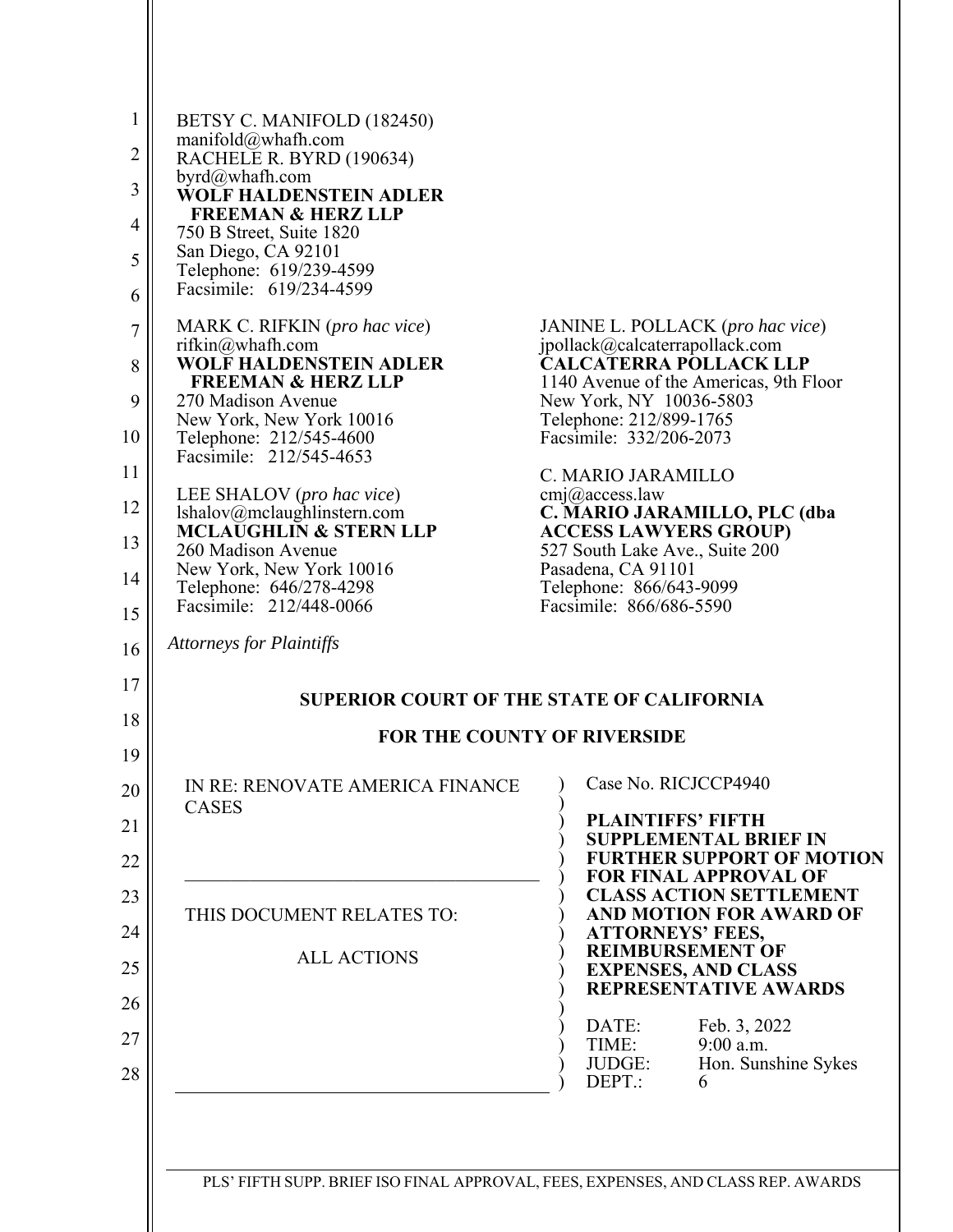| <b>TABLE OF CONTENTS</b> |                                                         |  |
|--------------------------|---------------------------------------------------------|--|
|                          |                                                         |  |
| $\mathbf{I}$ .           |                                                         |  |
| II.                      | PROCEDURAL HISTORY OF THE SETTLEMENT AND PROCEEDINGS4   |  |
| III.                     |                                                         |  |
| IV.                      |                                                         |  |
| V.                       |                                                         |  |
| VI.                      | THE SETTLEMENT IS FAIR, REASONABLE AND ADEQUATE AND     |  |
|                          |                                                         |  |
| VII.                     |                                                         |  |
|                          | $\mathbf{A}$ .                                          |  |
|                          | <b>B.</b>                                               |  |
| VIII.                    | THE ATTORNEYS' FEES, EXPENSES AND REPRESENTATIVE AWARDS |  |
|                          | ARE FAIR AND REASONABLE AND SHOULD BE APPROVED 11       |  |
| IX.                      |                                                         |  |
| X.                       |                                                         |  |
|                          |                                                         |  |
|                          |                                                         |  |
|                          |                                                         |  |
|                          |                                                         |  |
|                          |                                                         |  |
|                          |                                                         |  |
|                          |                                                         |  |
|                          |                                                         |  |
|                          |                                                         |  |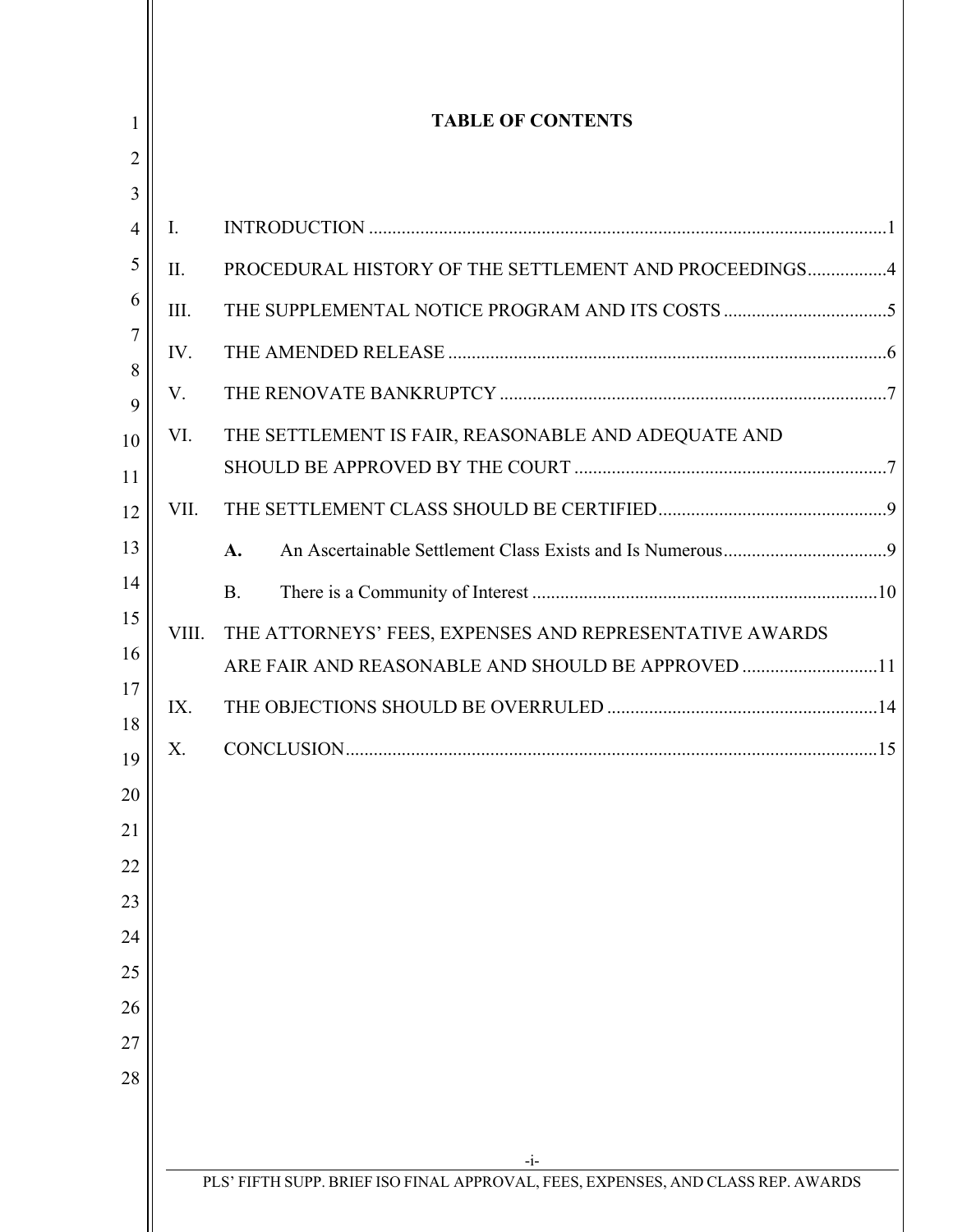|  | <b>TABLE OF AUTHORITIES</b>                                                                 |
|--|---------------------------------------------------------------------------------------------|
|  | Cases                                                                                       |
|  | Bergstein v. Stroock & Stroock & Lavan,<br>No. BC483164, 2013 Cal. Super. LEXIS 593         |
|  |                                                                                             |
|  | Cellphone Termination Fee Cases,                                                            |
|  |                                                                                             |
|  | Chavez v. Netflix,                                                                          |
|  |                                                                                             |
|  | Consumer Privacy Cases,                                                                     |
|  |                                                                                             |
|  | Daar v. Yellow Cab Co.,                                                                     |
|  |                                                                                             |
|  | Dandan Pan v. Qualcomm Inc.,<br>No. 16-cv-01885-JLS-DHB, 2017 U.S. Dist. LEXIS 120150       |
|  |                                                                                             |
|  | Dunk v. Ford Motor Co.,                                                                     |
|  |                                                                                             |
|  | Eisen v. Carlisle & Jacquelin,                                                              |
|  |                                                                                             |
|  | Global Minerals & Metals Corp. v. Superior Court,                                           |
|  |                                                                                             |
|  | Granados v. County of L.A.,<br>No. BC361470, 2018 Cal. Super. LEXIS 7789                    |
|  |                                                                                             |
|  | In re Amgen Sec. Litig.,                                                                    |
|  | No. CV 7-2536 PSG (PLAx), 2016 U.S. Dist. LEXIS 148577                                      |
|  |                                                                                             |
|  | Jordan v. Dep't of Motor Vehicles,                                                          |
|  |                                                                                             |
|  | Kullar v. Foot Locker Retail, Inc.,                                                         |
|  |                                                                                             |
|  | Laffitte v. Robert Half Int'l Inc.,                                                         |
|  | LeBlanc-Sternberg v. Fletcher,                                                              |
|  |                                                                                             |
|  |                                                                                             |
|  |                                                                                             |
|  |                                                                                             |
|  | $-i$ i-<br>PLS' FIFTH SUPP. BRIEF ISO FINAL APPROVAL, FEES, EXPENSES, AND CLASS REP. AWARDS |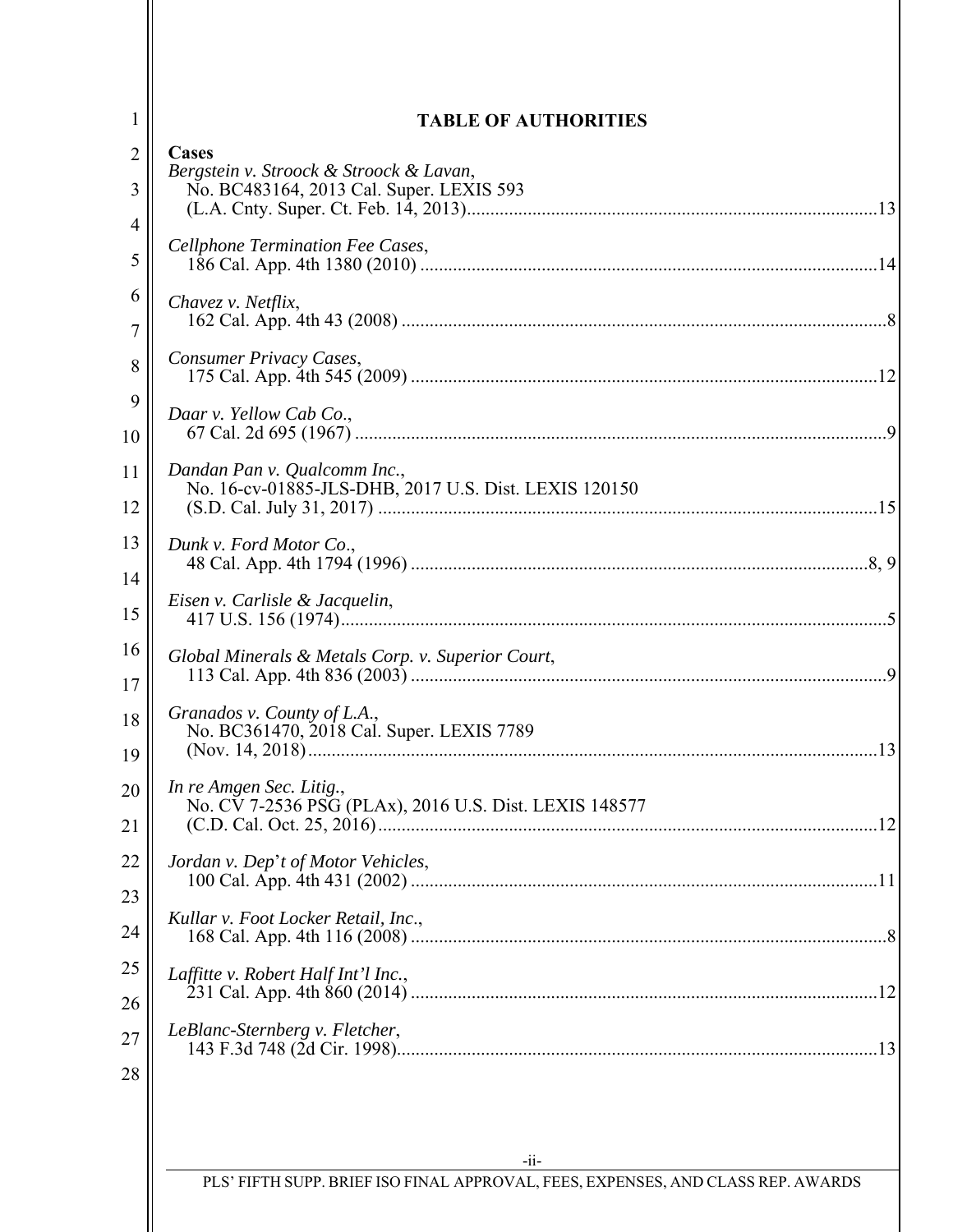| 1        | Linder v. Thrifty Oil Co.,                                                                   |
|----------|----------------------------------------------------------------------------------------------|
| 2        |                                                                                              |
| 3        | Mackinnon v. Imvu, Inc.,<br>No. 111-cv-193767, 2016 Cal. Super. LEXIS 175                    |
| 4        |                                                                                              |
| 5        | $McGhee$ v. Bank of Am.,                                                                     |
| 6        | Mo. v. Jenkins,                                                                              |
| 7        |                                                                                              |
| 8        | Oxina v. Lands' End, Inc.,<br>No. 14cv2577-MMA (NLS), 2016 U.S. Dist. LEXIS 191738           |
| 9        |                                                                                              |
| 10       | Perfect 10, Inc. v. Giganews, Inc.,<br>No. CV 11-07098-AB (SHx), 2015 U.S. Dist. LEXIS 54063 |
| 11       |                                                                                              |
| 12       | Richmond v. Dart Industries, Inc.,                                                           |
| 13<br>14 | Rodriguez v. Cnty. of Los Angeles,                                                           |
| 15       |                                                                                              |
| 16       | Serrano v. Priest,                                                                           |
| 17       | Washington Mutual Bank v. Superior Court,                                                    |
| 18       | <b>Statutes</b>                                                                              |
| 19       |                                                                                              |
| 20       |                                                                                              |
| 21       | <b>Rules</b>                                                                                 |
| 22       |                                                                                              |
| 23       |                                                                                              |
| 24       |                                                                                              |
| 25       |                                                                                              |
| 26       |                                                                                              |
| 27       |                                                                                              |
| 28       |                                                                                              |
|          |                                                                                              |
|          | $-iii-$                                                                                      |
|          | PLS' FIFTH SUPP. BRIEF ISO FINAL APPROVAL, FEES, EXPENSES, AND CLASS REP. AWARDS             |
|          |                                                                                              |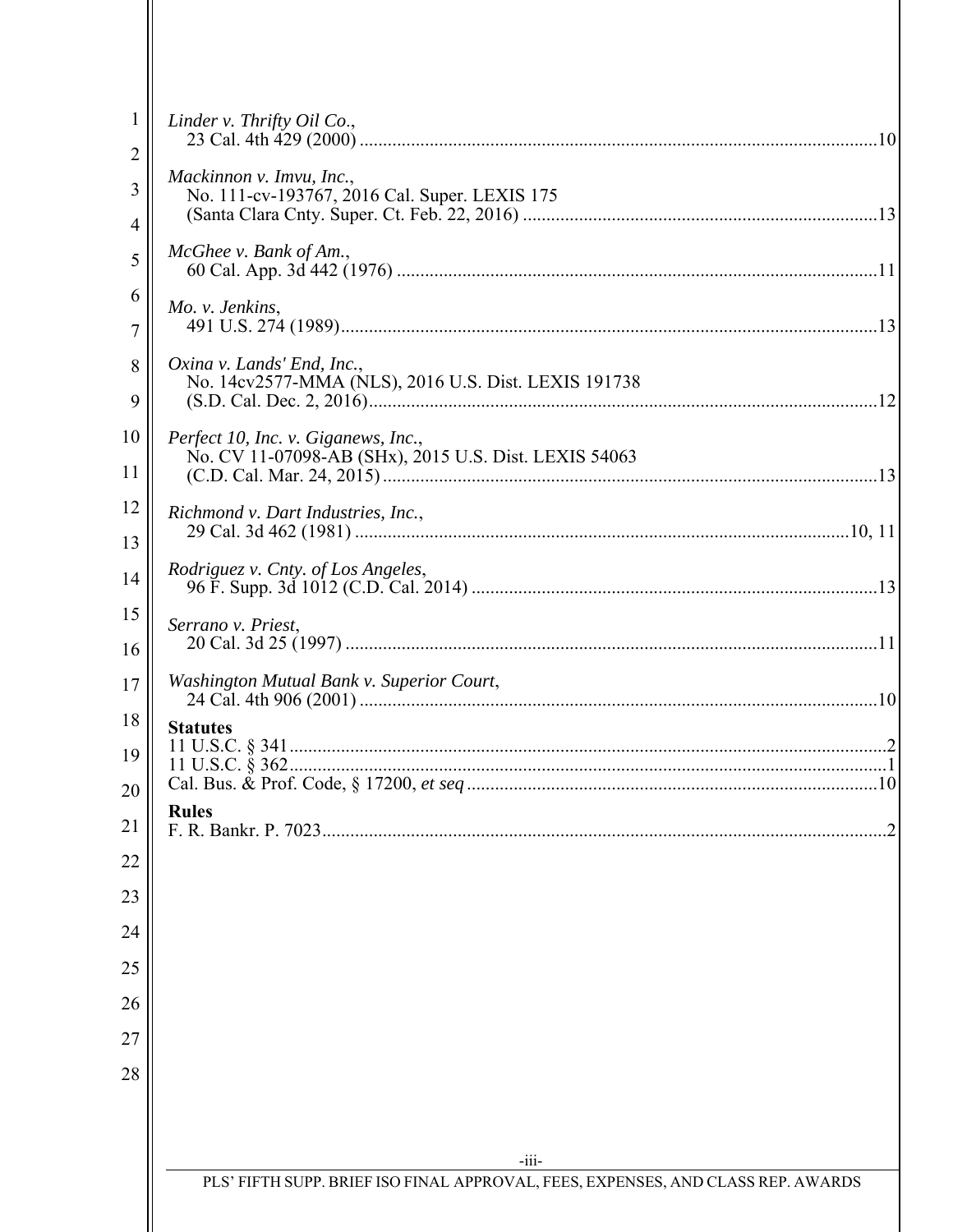1

#### **I. INTRODUCTION**

2 3 4 5 6 7 8 9 10 11 12 13 14 15 16 17 18 19 20 21 Plaintiffs George Loya, Judith Loya, Richard Ramos, Michael Richardson and Shirley Petetan (collectively, "Plaintiffs") submit this fifth supplemental memorandum in further support of their Motion for Final Approval of Class Action Settlement ("Final Approval Motion") and Motion for Award of Attorneys' Fees, Reimbursement of Expenses, and Class Representative Awards ("Fee Motion"). Over five years ago, Class Counsel undertook three separate cases seeking redress for persons or entities who were deceived in connection with obtaining Property Assessed Clean Energy ("PACE") tax assessment financing through Renovate America, Inc.'s ("Renovate" or "Defendant") Home Energy Renovation Opportunity ("HERO") program in several respects related to specific disclosures in their tax assessment contracts. The three original complaints included as defendants Renovate and, respectively, each of the governmental entities involved in the HERO program for each region, namely the Western Riverside Council of Governments ("WRCOG"), the San Bernardino Associated Governments ("SANBAG"), and the County of Los Angeles ("LAC"). Plaintiffs generally alleged that certain of the fees and features of the tax assessment contracts were misrepresented and unfair. These were risky and hard-fought cases, as demonstrated by the fact that they were litigated through dismissal proceedings in both federal and state court. Through the hard work of Class Counsel and the dedication to the case of the Plaintiffs, a \$2,255,000.00 Settlement was achieved, and through determination and negotiations by Class Counsel the Settlement was saved from bankruptcy proceedings. Plaintiffs now seek final approval of the Settlement, and Class Counsel seek fees and expenses for their work in achieving that Settlement, as well as Class Representative Awards for the Plaintiffs.

22 23 24 25 26 27 28 After multiple interim proceedings, the Court originally scheduled the Final Approval Hearing for February 11, 2021. But on December 23, 2020, Renovate and its related entities filed a Notice of Stay of Proceedings in this Court due to the filing of a voluntary petition under chapter 11 of Title 11 of the United States Code in the District of Delaware (the "Bankruptcy Action"). As a result, in accordance with 11 U.S.C. § 362, all proceedings in this Court were stayed pending further order. Class Counsel did not know if they would be able to save the Settlement given that the committee of unsecured creditors had a justiciable claim that the settlement funds in escrow,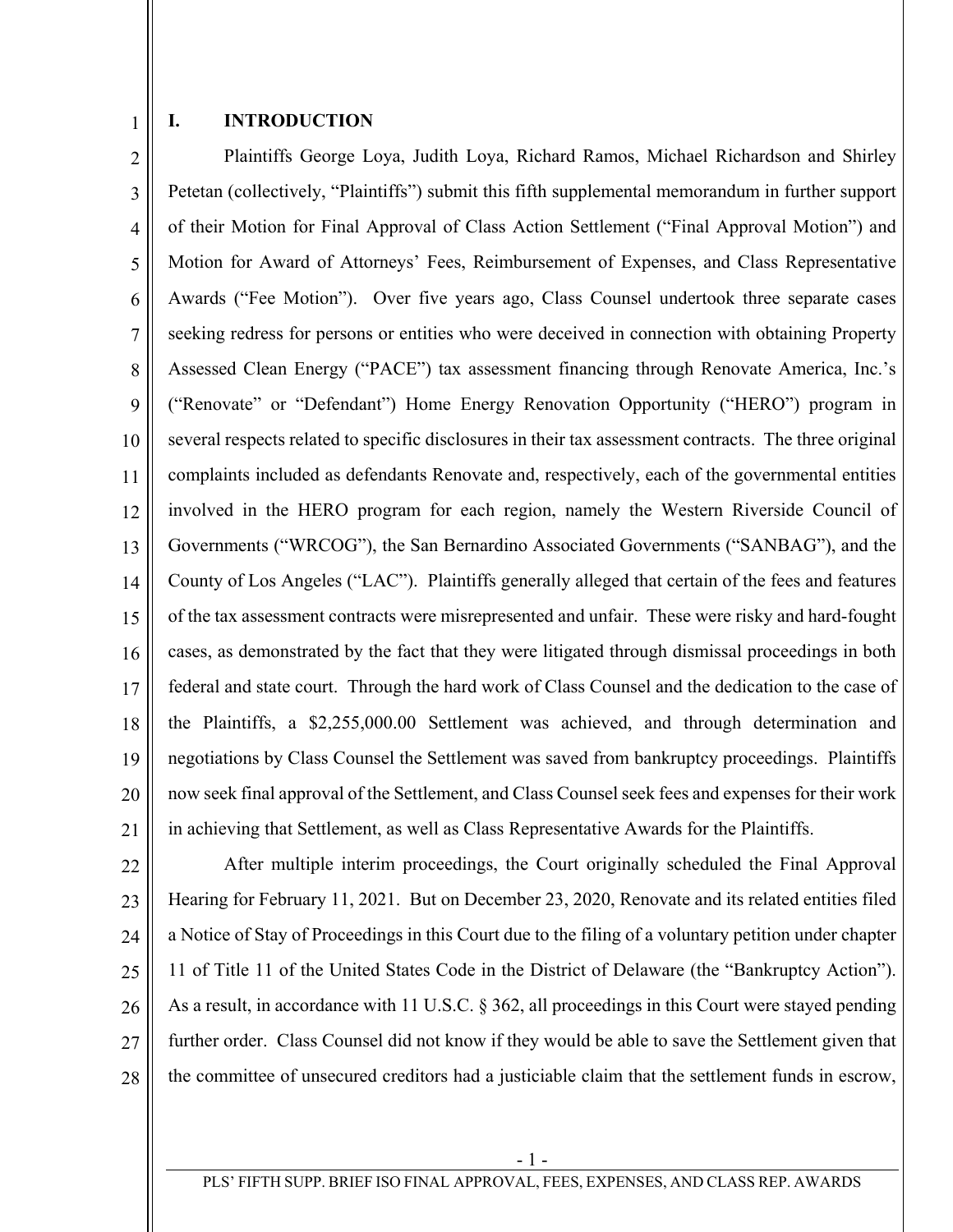1 2 3 4 5 6 7 8 9 10 11 12 13 14 15 16 17 18 19 20 21 22 in the amount of \$1.7 million (the "Escrowed Funds"), were "property of the bankruptcy estate" pursuant to 11 U.S.C. § 341. Upon retention of bankruptcy counsel, a motion for relief from the automatic stay was filed on behalf of the Class Representatives and a Class Claim was filed in the Bankruptcy Action. The Debtors-in-Possession elected to not challenge the position of the Class regarding ownership rights to the Escrowed Funds but reserved the right to do so pending resolution of the stay relief motion. As with most chapter 11 proceedings as large as Renovate, the Class was required to reach an agreement with the Committee of Unsecured Creditors in addition to reaching an agreement with the Debtors-in-Possession concerning ownership rights to the Escrowed Funds. After more than a year of hearings and negotiations with counsel for both the Debtors and the Committee of Unsecured Creditors, an agreement was reached whereby \$250,000 was remitted to the Debtors and the Committee of Unsecured Creditors as a "carve-out" (the "Carveout"). In addition, the Debtors-in-Possession requested that bankruptcy counsel actively support the Debtors concerning certain motions and objections so that a chapter 11 Plan could be confirmed by the Bankruptcy Court. The Debtors were able to confirm their chapter 11 Plan, which specifically provided for the treatment of the Class Claim as a "Class Claim" under the Bankruptcy Code (F. R. Bankr. P. 7023). While the Class was only preliminarily certified prior to the filing of the chapter 11 petition by Renovate, bankruptcy counsel and counsel for the Debtors and the Committee of Unsecured Creditors all agreed that the "Class Proof of Claim" filed by bankruptcy counsel should be considered as a perfected Class so that further litigation in the bankruptcy court would not be needed. Through close collaboration with bankruptcy counsel, Class Counsel submit that the Settlement, including the requested attorneys' fees, expenses and Class Representative Awards, is fair, reasonable and adequate and should be approved.

23 24 25 26 27 28 The total amount of the Settlement was originally \$2,550,000 and, pursuant to the parties' agreement, Renovate deposited the Escrowed Funds in March 2020, prior to Plaintiffs' filing of the Motion for Final Approval. As such, Class Counsel currently seek an award of attorneys' fees in the amount of \$561,000.00, which represents 33% of the \$1.7 million in Escrowed Funds. As noted above, as part of the negotiations in the Bankruptcy Action, the Class Proof of Claim in the Bankruptcy Action was "allowed" in the amount of \$1,100,000 and is now part of the liquidation

- 2 -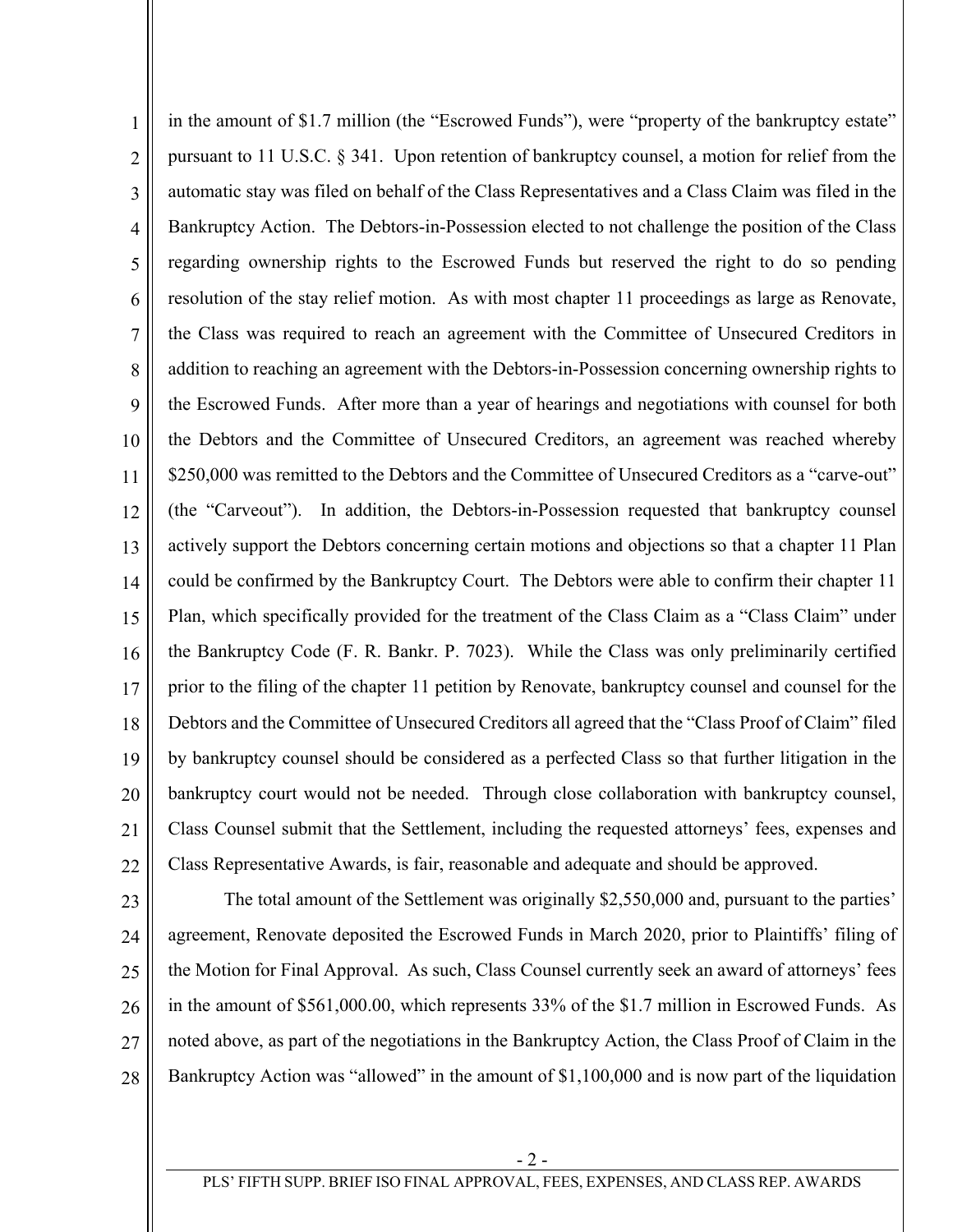1 2 3 4 5 6 7 8 9 10 11 12 trust established by the confirmed chapter 11 Plan. Accordingly, Class Counsel and bankruptcy counsel have provided a potential avenue for the Class to receive additional monies out of the Bankruptcy Action, in addition to the balance of the Escrowed Funds remaining after payment of the \$250,000 Carveout. While Class Counsel cannot guarantee the collection of Class Claims beyond the net Escrowed Funds, bankruptcy counsel and Class Counsel are hopeful that at least a portion of the Class Claim amount remaining will be paid from the activities of the Bankruptcy Court's Liquidating Trustee in pursuing claims of the bankruptcy estate against other third parties. Should the Court approve the Settlement and fee request, Class Counsel also request permission to distribute any additional monies to the Class obtained in the Bankruptcy Action through the Class Proof of Claim, less the same percentage of attorneys' fees and any additional appropriate and reasonable expenses. Should that occur, Class Counsel will submit a motion for distribution to effectuate same.

13 14 15 16 17 18 19 20 21 While there were objections to the Settlement, they were proportionally small compared to the number of Class Members (0.14%); moreover, they lack merit and should be overruled. In fact, this Court has already overruled in its first review of the Settlement and request for attorneys' fees all categories of objections received. Most of the objections were complaints about the HERO program itself, the contractors or the work performed, which are not complaints about the Settlement. Others were complaints that the Settlement was too small, which is not a valid basis for denying approval of a settlement that was negotiated at arm's-length. While there were a few objections about Class Counsel's attorneys' fees, they have already been overruled by the Court. The single objection to the Representative Awards to Plaintiffs should be overruled.

- 22 23 24 25 26 In short, in spite of Defendant's bankruptcy and through the diligence of Class Counsel, there are Settlement funds remaining to distribute, and possibly additional funds to distribute at a later date through the Bankruptcy Action. Class Counsel thus ask the Court to approve the Settlement of \$2,550,000 as fair, reasonable and adequate, and approve the requested attorneys' fees of \$561,000.00 and expenses of \$82,914.59<sup>1</sup> as fair and reasonable (as well as the right to a
- 27

 $\overline{a}$ 

28

1 The Amended Notice stated that the expenses would not exceed \$80,000; however, the Bankruptcy Action was totally unforeseen at that point and the additional expenses relate to the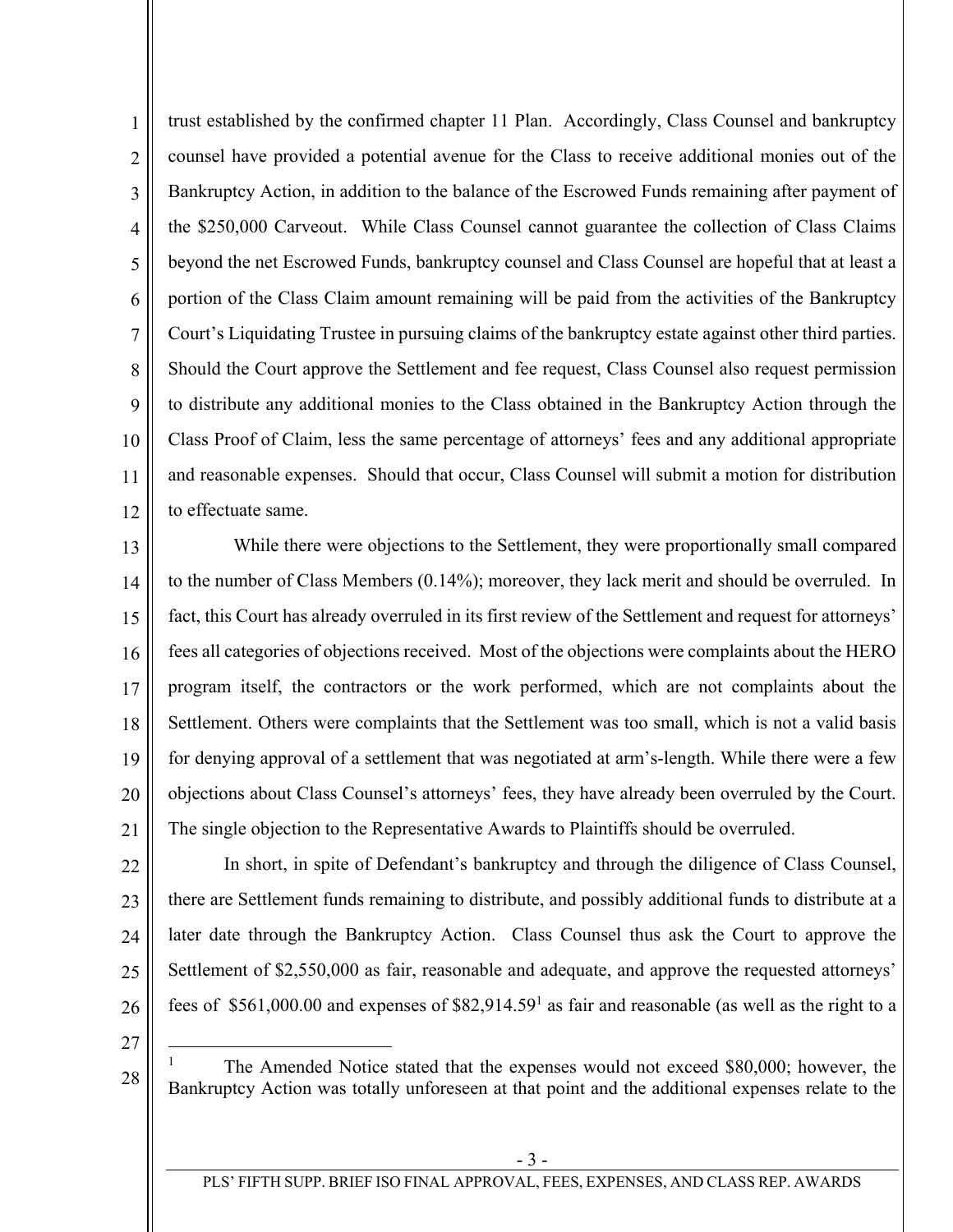1 2 33% attorneys' fee and expenses for any additional sums obtained through the Class Proof of Claim in the Bankruptcy Action).

3

# **II. PROCEDURAL HISTORY OF THE SETTLEMENT AND PROCEEDINGS**

4 5 6 7 8 9 10 11 12 13 14 15 16 17 18 19 20 21 22 23 24 Given the extensive briefing to date, Plaintiffs refer the Court to the prior Memoranda and will recount the procedural history only as necessary for context given the Bankruptcy Action.<sup>2</sup> Pursuant to the Preliminary Approval Order, Plaintiffs filed their Motion for Final Approval on May 26, 2020 and a supplemental memorandum on June 15, 2020, which addressed the objections the parties had received and the number of requests for exclusion. Thereafter, the parties received five (5) additional requests for exclusion and four (4) additional objections, which Plaintiffs addressed in their second supplemental memorandum dated July 1, 2020. One such objection was by four legal services organizations, the Public Law Center, University of California at Irvine Consumer Law Clinic, East Bay Community Law Center and Legal Aid Society of San Diego (collectively, the "Nonprofits"), which raised objections to, among other things, the sufficiency of the Notice. On July 7, 2020, the Court issued its Tentative Ruling, which tentatively granted the Final Approval Motion and the Fee Motion. The Nonprofits requested oral argument and, on July 8, 2020, the Court held the Final Approval Hearing and heard argument from the Nonprofits. One of the arguments centered on the sufficiency of the Notice to the Class in which the Nonprofits presented arguments not previously contained in their Objection. Given the various concerns raised at the Final Approval Hearing regarding the Notice, the Court adjourned the hearing and scheduled a status conference for July 15, 2020. In advance of that status conference, Class Counsel submitted supplemental briefing and recommended that supplemental notice be mailed to the Class. At the status conference on July 15, the Court heard argument about the proposed supplemental notice program and about the clarity of the Release language in the First Amended Settlement Agreement. The Court set a schedule for further briefing on these issues. Class Counsel

25

 $\overline{a}$ 

<sup>26</sup>  Bankruptcy Action. As such the small overage of \$2,914.59 is fair and reasonable and should be approved by the Court.

<sup>28</sup>  2 *See also* Joint Declaration of Janine L. Pollack and Rachele R. Byrd in Support of Plaintiffs' Fifth Supplemental Brief in Further Support of Motion for Final Approval of Class Action Settlement and Motion for Award of Attorneys' Fees, Reimbursement of Expenses and Class Representative Awards ("Joint Decl. II"), filed concurrently herewith, §§ II-IV.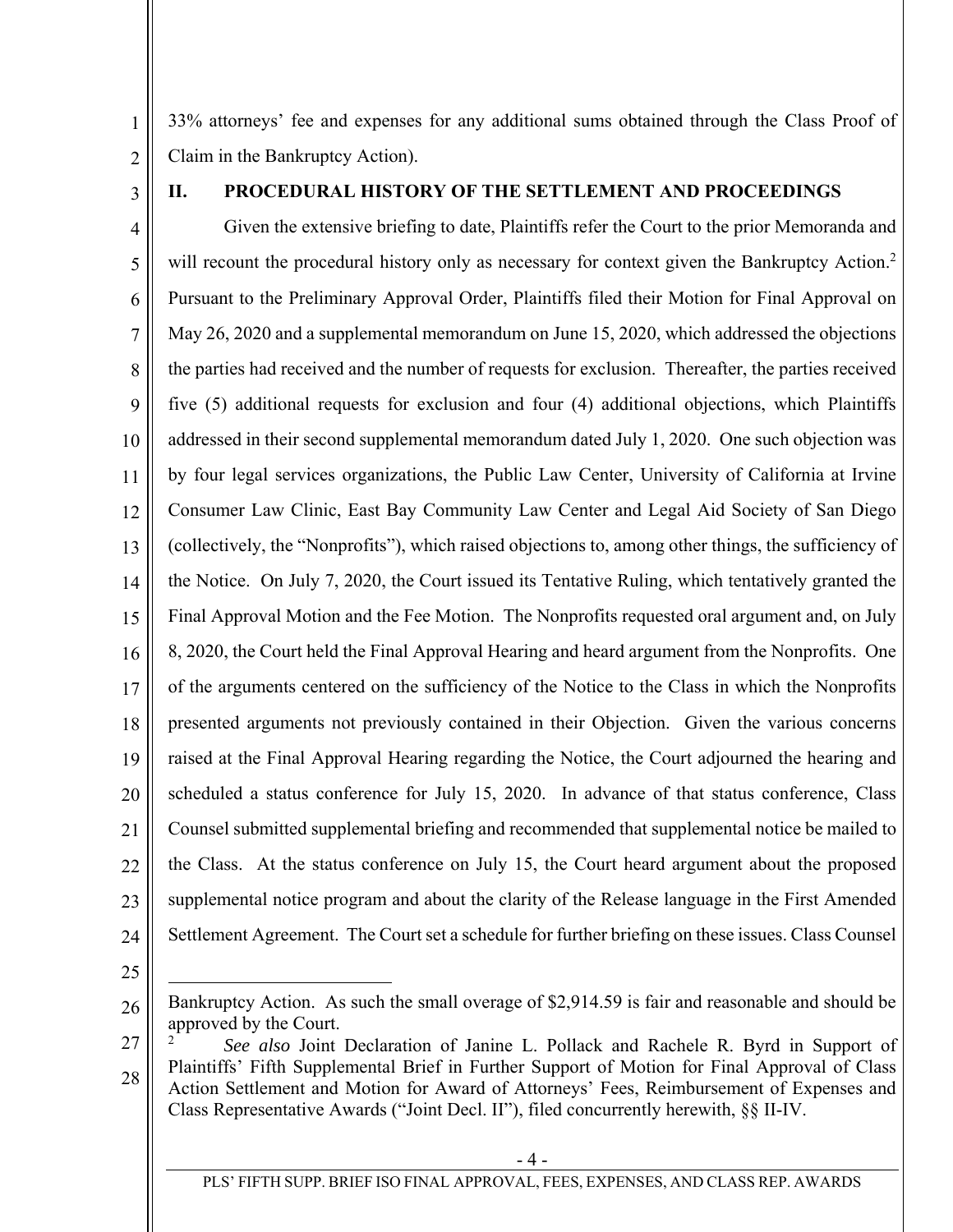1 2 3 4 5 6 proposed to implement the supplemental notice program described below and in the Fourth Supplemental Declaration of Cameron R. Azari, Esq. on Implementation and Adequacy of Settlement Notices and Notice Plan, filed July 29, 200 (the "Fourth Azari Decl."), and the parties agreed to amend the Release language to more clearly identify the claims being released by the Settlement. Class Counsel thus addressed all the issues raised by the Nonprofits regarding the notice program and the release and the Court approved the proposed supplemental notice program.

# 7

8

9

10

11

12

13

14

15

16

17

18

19

20

21

22

# **III. THE SUPPLEMENTAL NOTICE PROGRAM AND ITS COSTS**

The supplemental notice to the Class (the "Supplemental Notice Program") entailed:

- 1) The Long Form Notice was amended (the "Amended Notice") to include, among other things identified below, amended Release language (*see* section IV, *infra*), and was sent by U.S. Mail to every Class Member in both English and Spanish, including the Exclusion and Objection Forms. *See* **Exhibit A** to the Declaration of Cameron R. Azari, Esq. on Implementation and Adequacy of Supplemental Settlement Notice Plan dated Jan. 20, 2022 ("Fifth Azari Decl."), filed herewith;
- 2) The Amended Notice identified a new deadline for opting out of or objecting to the Settlement and provided instructions on how Class Members could withdraw a previously submitted objection or exclusion;
- 3) The entire Settlement Website and Interactive Voice Response (IVR) system available at the toll-free telephone number was translated and available in Spanish;
- 4) Class Members were permitted to submit objections and exclusions by email, and the Amended Notice so advised and specified an email address to do so;
- 5) The Amended Notice advised Class Members that when they called the Settlement toll-free telephone number they could request a Spanish-speaking representative or assistance in any other language as needed; and
	- 6) The Amended Notice specified the continued Final Approval Hearing date/time.

# *See* Second Amended Settlement Agreement ("SASA") reflecting these changes.

23 24 25 26 27 28 This Supplemental Notice Program and second chance to object/opt-out addressed all objectors' concerns regarding the notice program, namely, that some Notices sent by email were not delivered, that Spanish-speaking Class Members did not have access to the Notice in their language, and that the elderly and others either do not have internet access or do not use or review email. Due process requires that reasonable notice of the settlement be given to all potential class members. *See Eisen v. Carlisle & Jacquelin*, 417 U.S. 156, 177 (1974). Reasonable notice is understood to be the best notice that is practicable under the circumstances. Plaintiffs submit that

- 5 -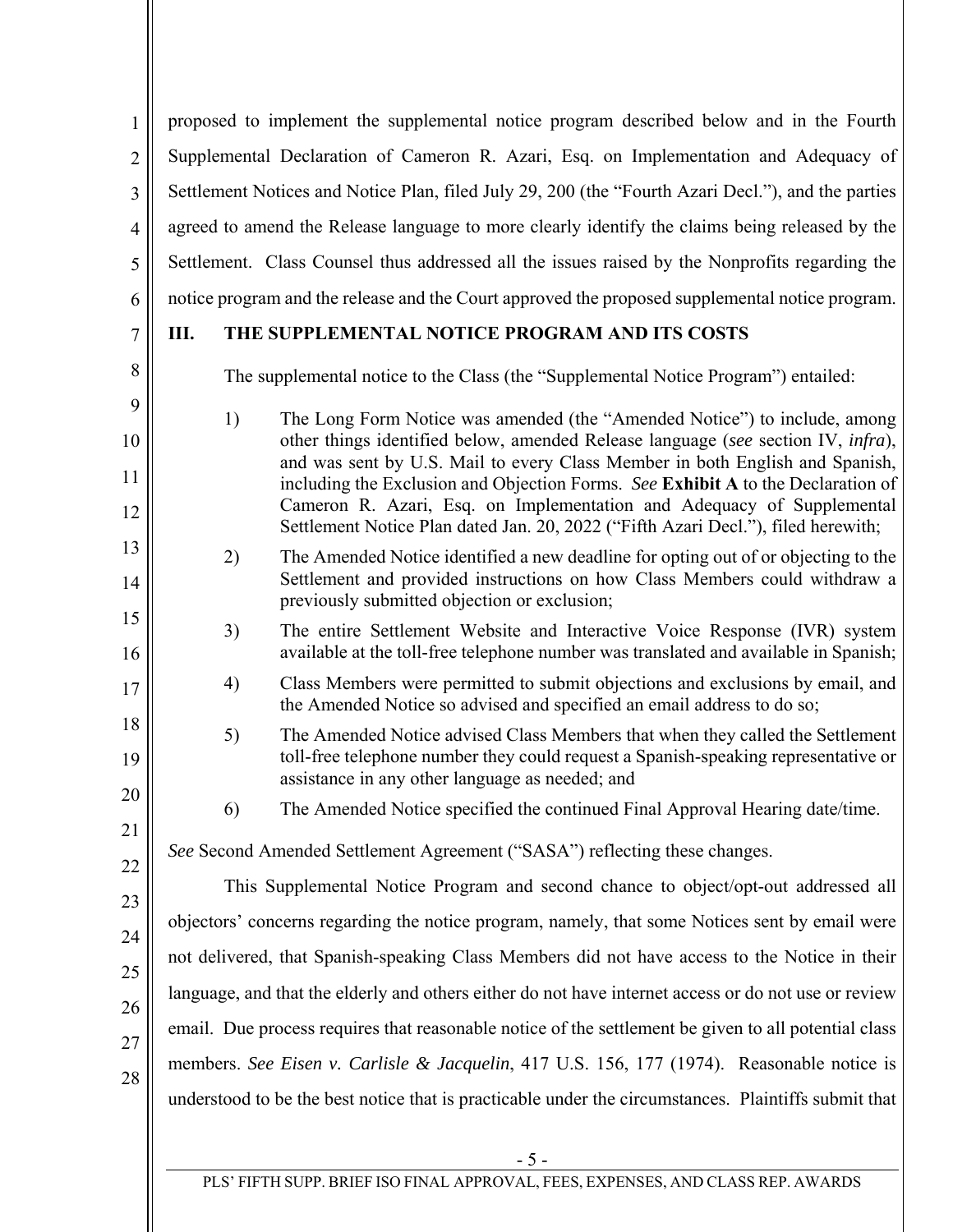the Supplemental Notice Program and amended Release met all constitutional requirements.

2 3 4 5 6 7 8 9 10 11 12 13 14 15 16 17 18 19 Epiq agreed to waive approximately \$6,000 in administration costs associated with printing and mailing the Amended Notices and to coordinate the translation. *See* Fourth Azari Decl., ¶ 11. The cost to the Class of printing and mailing the long form Amended Notice was approximately \$51,000. *Id.* Epiq estimated that the translation costs would be approximately \$2,100, which included translating the following Settlement materials into Spanish: long form Amended Notice, amended Exclusion Request Form, amended Objection Form, Settlement Website and toll-free telephone number IVR. *Id.* Epiq estimated that the cost for undeliverable and re-mail activities associated with the Amended Notice as described in paragraph 7 of the Fourth Azari Decl. would approximately \$4,400. *Id.*. Epiq further estimated that the cost for the development, testing and deployment of the existing Settlement Website and toll-free telephone number IVR in Spanish, described in paragraph 8 of the Fourth Azari Decl., would be approximately \$3,500. *Id.*. In total, the costs to the Class associated with the foregoing Supplemental Notice Program and Spanishtranslation activities was estimated to be approximately \$61,000. *Id*. In light of the foregoing, the total cost of administration is currently estimated to be approximately \$196,000 (\$135,000 original cap plus \$61,000 in new costs associated with the Supplemental Notice Program) (*id.*), which was stated in the Amended Notice. Epiq has deducted its costs on an ongoing basis from the Escrowed Funds and has, to date, deducted \$173,053.94 with \$22,946.06 remaining to be deducted. Fifth Azari Decl., ¶ 20.

20 21 22 23 24 25 It is appropriate for the Class to bear such costs from the Settlement Fund. These are costs that would have been properly incurred by the Class had these notice activities been implemented at the outset of the notice program. There are no additional administration costs associated with the Supplemental Notice Program because Epiq waived those, as described above. Class Counsel took the new costs into account in computing the likely refunds to Class Members, and such amounts are reflected in the Amended Notice.

26

1

### **IV. THE AMENDED RELEASE**

27 28 Class Counsel and Defendant's counsel amended the Release language for clarity following the various proceedings discussed above. *See* Joint Decl. II at ¶ 32; SASA, ¶¶ 5.01,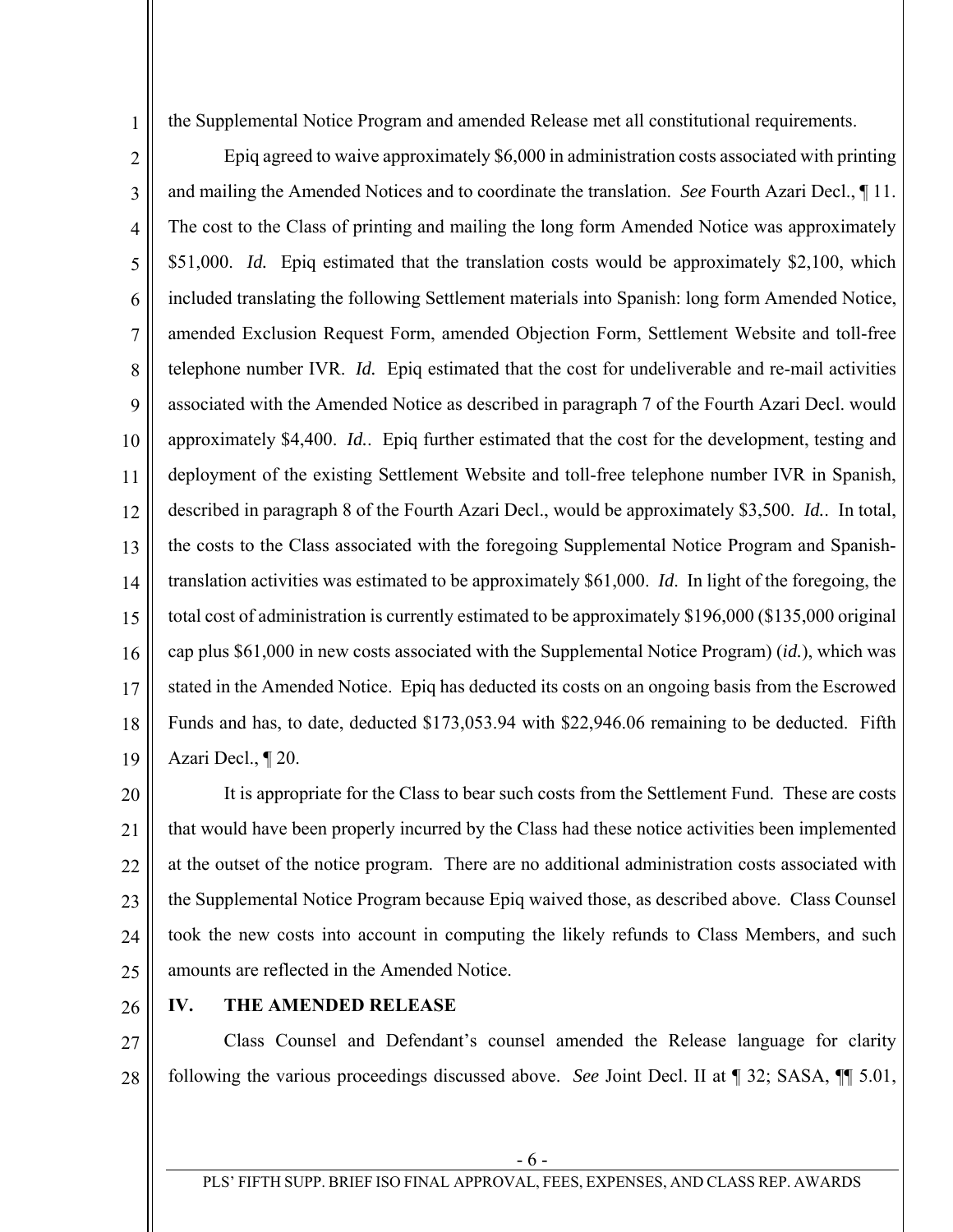2 3 4 5.02. Class Counsel believe that this amended Release addressed the Court's concerns yet honored the agreement the parties entered into when they settled the Actions as well as this Court's standard language regarding releases that has been used in thousands of class action settlements over the course of many years. As such, the amended Release should be approved by the Court.

5

1

### **V. THE RENOVATE BANKRUPTCY**

6 7 8 9 10 11 12 13 14 15 16 17 18 19 20 21 22 23 24 25 As noted above, on December 23, 2020, following dissemination of the mailed notice in the Supplemental Notice Program but prior to the deadline for opt-outs and objections, all proceedings in this Court came to a halt due to Renovate's Bankruptcy Action. Certain parties in the Bankruptcy Action took the position that the Escrowed Funds were part of the bankruptcy estate and could not be used for the Settlement in this case, and Class Counsel were forced to hire bankruptcy counsel and local Delaware counsel ("Bankruptcy Counsel") to protect the Class and the Escrowed Funds. For nearly a year, Bankruptcy Counsel fought to save the Escrowed Funds, and the only way to do so and proceed with the Settlement was to negotiate a compromise, which would allow the majority of the funds in escrow to be paid to the Class. That compromise was the Carveout of \$250,000 from the Escrowed Funds to be paid to Renovate or the Liquidating Trustee, which was approved by the Bankruptcy Court and this Court. *See* Stipulation and Order Approving Bankruptcy Payment to Defendant and Resetting Final Approval Hearing, entered Nov. 29, 2021. However, because, as part of the negotiations in the Bankruptcy Action, Class Counsel, through Bankruptcy Counsel, was able to negotiate that the Class Proof of Claim in the Bankruptcy Action will be deemed allowed in the amount of \$1,100,000, Class Counsel has provided a potential avenue for the Class to receive additional monies out of the Bankruptcy Action, should there be any monies available. If the Court approves the instant Settlement, Class Counsel seeks attorneys' fees and expenses for any additional funds obtained through the Class Proof of Claim in the Bankruptcy Action and will submit a motion for distribution regarding same. For this reason, Class Counsel seeks final approval of the entire amount of the Settlement of \$2,550,000.

26

27

28

**VI. THE SETTLEMENT IS FAIR, REASONABLE AND ADEQUATE AND SHOULD BE APPROVED BY THE COURT** 

Plaintiffs seek final approval for the Settlement in the amount of \$2,550,000, with the remaining Escrowed Funds after deduction of all approved fees, expenses and awards to be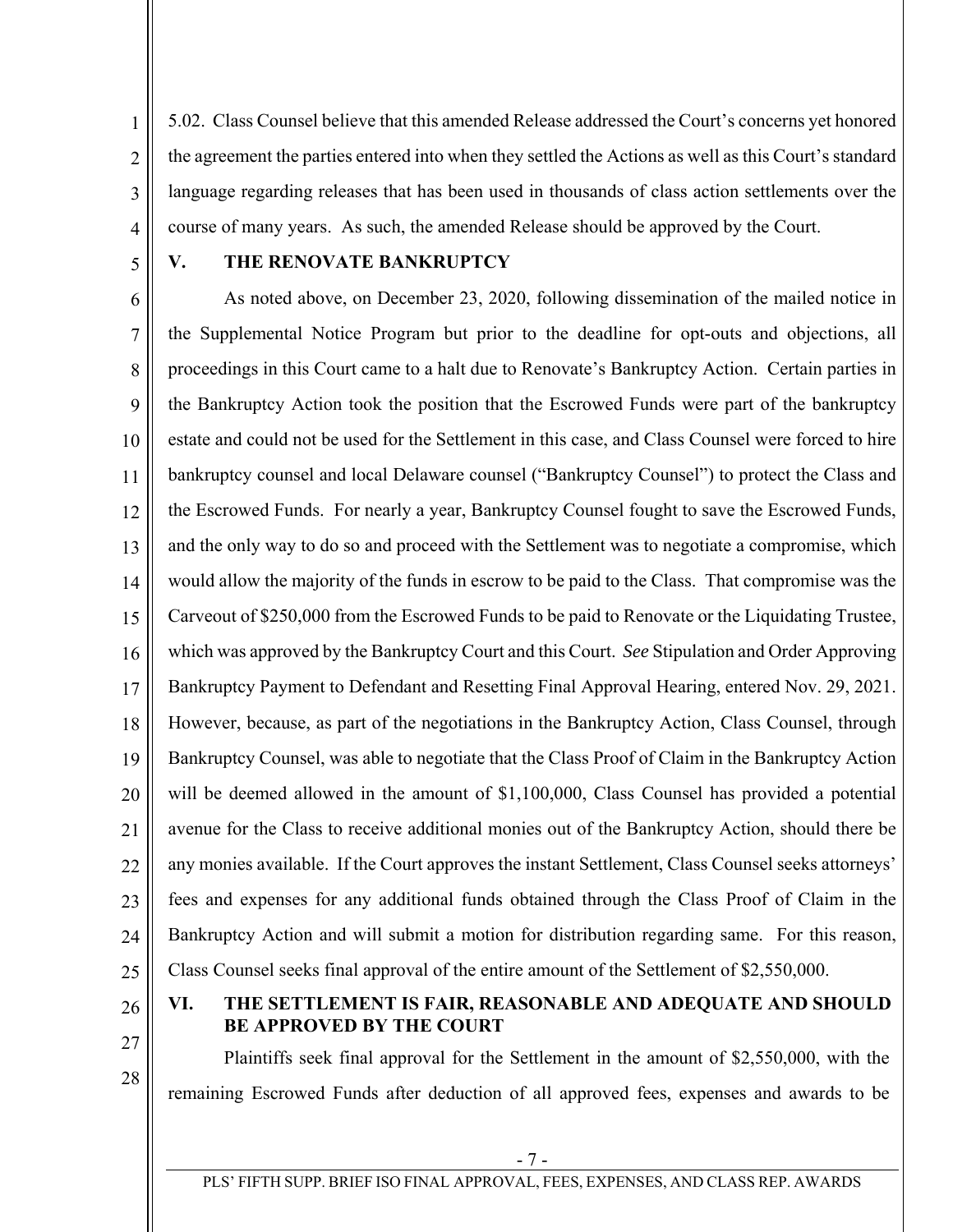1 2 3 4 5 6 7 8 distributed upon final approval (after any appeals) and any other recovered funds to be distributed at a later date.<sup>3</sup> Plaintiffs' previously-filed Final Approval Motion demonstrates why the Settlement amount of \$2,550,000 was fair, reasonable and adequate. Now that Renovate has filed for bankruptcy, further recovery against Renovate is highly challenging at best. Under the SASA, all Class Members will receive a partial refund of certain monies paid in connection with their tax assessment contracts. *See* Joint Decl. II, Ex. A (SASA), ¶ 4.03. Plaintiffs respectfully submit that under the current circumstances, the terms of the Settlement are fair, reasonable and adequate and that the requirements for final approval are satisfied.<sup>4</sup>

9 10 11 12 13 14 15 A class action settlement should be approved where the court finds it is fair, adequate, and reasonable to the class members. *See Kullar v. Foot Locker Retail, Inc*., 168 Cal. App. 4th 116, 127, 133 (2008).Moreover, a class action settlement is presumed to be fair if: (1) it is "'reached through arm's-length bargaining; (2) investigation and discovery are sufficient to allow counsel and the court to act intelligently; (3) counsel is experienced in similar litigation; and (4) the percentage of objectors is small.'" *Chavez v. Netflix*, 162 Cal. App. 4th 43, 52 (2008) (quoting *Dunk v. Ford Motor Co*., 48 Cal. App. 4th 1794, 1802 (1996)).

16 17 18 As shown below, the Settlement meets these standards and the Court should grant it final approval. First, to assess the fairness, adequacy, and reasonableness of a class action settlement, the Court should consider "the strength of plaintiffs' case, the risk, expense, complexity and likely

<sup>20</sup>  21  $\overline{a}$ 3 Regarding the injunctive relief, SANBAG's HERO Loan program ceased to exist as of June 30, 2017, and LAC's HERO Loan program ceased to exist in or around May 2020 (*see* https://www.latimes.com/homeless-housing/story/2020-05-21/la-fi-pace-home-improvementloans-la-county).

<sup>22</sup>  23 24 25 26 27 28 4 The Amended Notice stated that the average Class Member is expected to receive approximately \$18.80 but that the amount could vary from a range of approximately \$4.07 to approximately \$226.88, depending on a variety of factors, including the size of the Class member's financing contract. Given that at this time it is unknown whether there will be any further recovery from the Bankruptcy Action, Class Counsel cannot predict with precision the average amount a Class Member is likely to receive. Analyzed from the current funds available for distribution, the average Class Member is expected to receive approximately \$7.74, but that the amount could vary from a range of approximately \$1.67 to approximately \$93.35, depending on a variety of factors, including the size of the Class Member's financing contract. Moreover, Class Counsel filed a Class Claim, which is an unsecured claim, in the Bankruptcy Action and the Class is entitled to recover the amount of its claim from the Liquidating Trust should sufficient funds become available.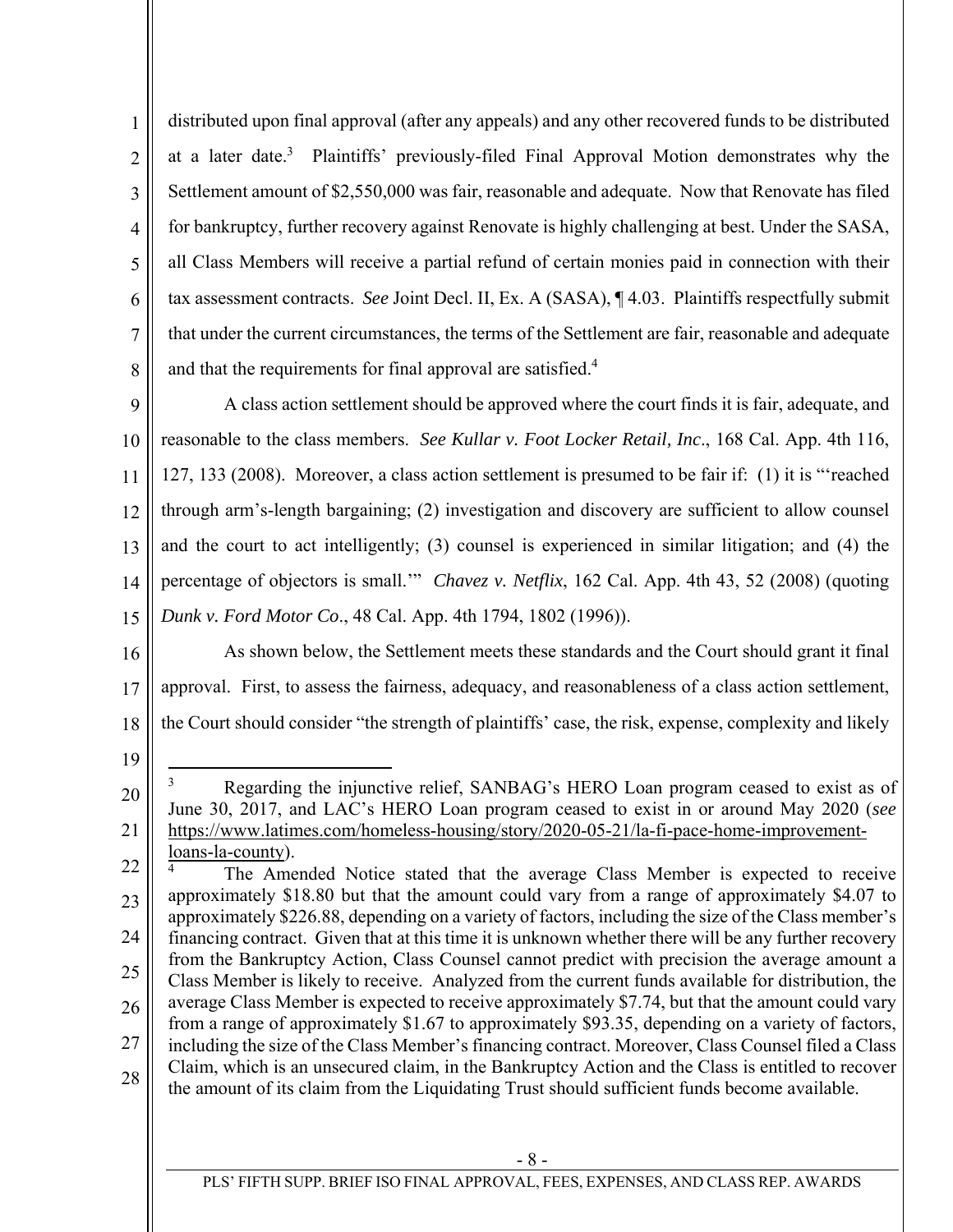1 2 3 4 5 6 7 8 9 10 duration of further litigation, [and] the risk of maintaining class action status. . . ." *See Dunk*, 48 Cal. App. 4th at 1801. Moreover, as previously demonstrated, the Settlement was reached after an exchange of informal discovery and several months of arm's-length, non-collusive bargaining between counsel, including an all-day mediation on November 20, 2018, with the Honorable Jeffrey King (Ret.) at JAMS. While the parties were unable to reach agreement at the mediation, they continued to negotiate for several months, which culminated in an agreement.<sup>5</sup> In addition, as previously demonstrated, Class Counsel is highly experienced in class actions. Finally, as addressed more fully below, the number of objectors relative to the number of Class Members is small (just 0.14%). Moreover, most of those objections were interposed before the bankruptcy, are without merit, and have already been overruled by the Court. *See* Section IX, *infra*.

11

### **VII. THE SETTLEMENT CLASS SHOULD BE CERTIFIED**

12 13 14 15 This Court's Preliminary Approval Order conditionally certified the Settlement Class and appointed Plaintiffs as class representatives and their counsel as Class Counsel. The Court should now finally certify the Settlement Class for purposes of this Settlement and appoint Plaintiffs as Class Representatives and their undersigned counsel as Class Counsel.

16 17 18 19 20 21 There are two requirements to certify a class: (1) the class must be ascertainable; and (2) there must be a well-defined community of interest in the questions of law and fact involved affecting the parties to be represented. *See Daar v. Yellow Cab Co*., 67 Cal. 2d 695, 704 (1967). California courts apply a "lesser standard of scrutiny" to certification of settlement classes. *Global Minerals & Metals Corp. v. Superior Court*, 113 Cal. App. 4th 836, 859 (2003). Each of the criteria for class certification is clearly satisfied in this case.

22

## **A. An Ascertainable Settlement Class Exists and Is Numerous**

23 24 25 The Class is defined by objective characteristics and common transactional facts, *i.e*., (i) all persons or entities who received residential PACE tax assessment financing from WRCOG through the HERO program where the underlying assessment contract was executed by the person

26

<sup>27</sup>  28 5 *See* Joint Declaration of Janine L. Pollack and Rachele R. Byrd in Support of: (1) Plaintiffs' Motion for Final Approval of Class Action Settlement; and (2) Plaintiffs' Motion for Award of Attorneys' Fees, Reimbursement of Expenses, and Class Representative Awards, filed May 26, 2020 ("Joint Decl. I"), Ex. D (Newman Decl.) at ¶ 2.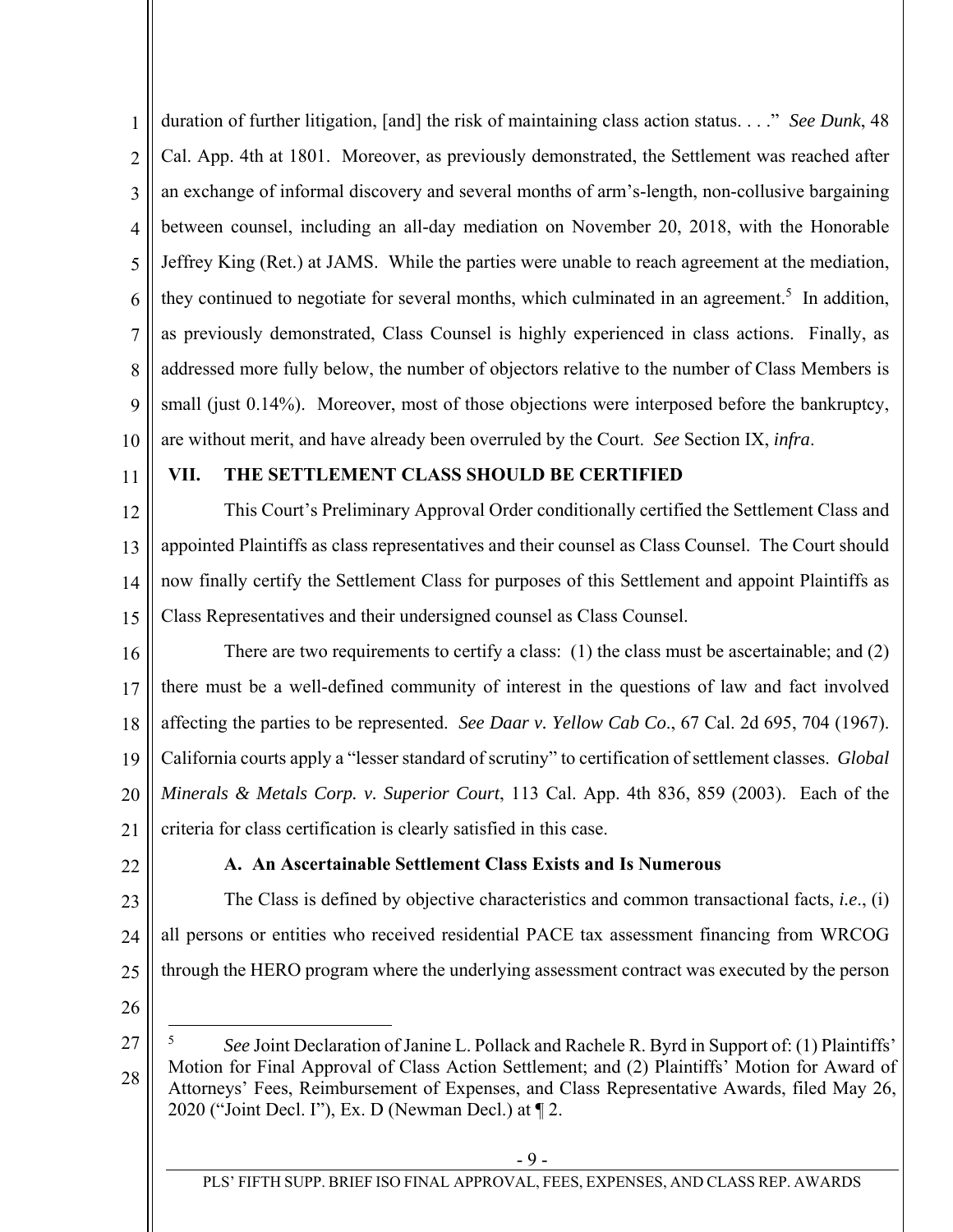1 2 3 4 5 6 7 or entity between January 1, 2012 and July 7, 2016; and (2) all persons or entities who received residential PACE tax assessment financing from LAC or SANBAG through the HERO program where the underlying assessment contract was executed by the person or entity between January 1, 2012 and June 15, 2017. *See* Joint Decl. II, Ex. A (SASA), ¶ 1.27. Therefore, Class Members are readily ascertainable. Moreover, it is undisputed that there were approximately 74,000 HERO assessments during the relevant period and therefore the Settlement Class is also sufficiently numerous. *See* Joint Decl. I, Ex. D (Newman Decl.), ¶ 3.

8

### **B. There is a Community of Interest**

9 10 11 12 "The community of interest requirement involves three factors: '(1) predominant common questions of law or fact; (2) class representatives with claims or defenses typical of the class; and (3) class representatives who can adequately represent the class.'" *Linder v. Thrifty Oil Co*., 23 Cal. 4th 429, 435 (2000).

13 14 15 16 17 18 19 20 21 22 23 The first factor means that it would be more efficient to jointly try the issues in the action, rather than requiring "each member . . . to individually litigate numerous and substantial questions to determine his or her right to recover following the class judgment . . . ." *Washington Mutual Bank v. Superior Court*, 24 Cal. 4th 906, 913 (2001). The central questions behind the claims in this litigation are: (1) whether Defendant violated Business & Professions Code, § 17200, *et seq*. by engaging in unlawful, unfair and/or deceptive activities with respect to the HERO loans; (2) whether Plaintiffs and the Class would be entitled to relief by reason of Defendant's wrongful conduct; (3) what is the proper measure of damages; and (4) whether Plaintiffs and the Class would be entitled to injunctive relief by reason of Renovate's wrongful conduct. The answers to these questions depend on common evidence that does not vary by Class Member, and so can be fairly resolved—whether through litigation or settlement—for all Class Members at once.

24

25 26 27 28 The second factor, typicality, requires only that the named plaintiff's interests in the action be similar to those of other class members. *See Richmond v. Dart Industries, Inc.*, 29 Cal. 3d 462, 470, 478 (1981). Here, typicality is satisfied because the claims of the Settlement Class arise from the same misconduct that Plaintiffs seek to remedy – common misrepresentations and omissions contained in standardized documents across the entire Class.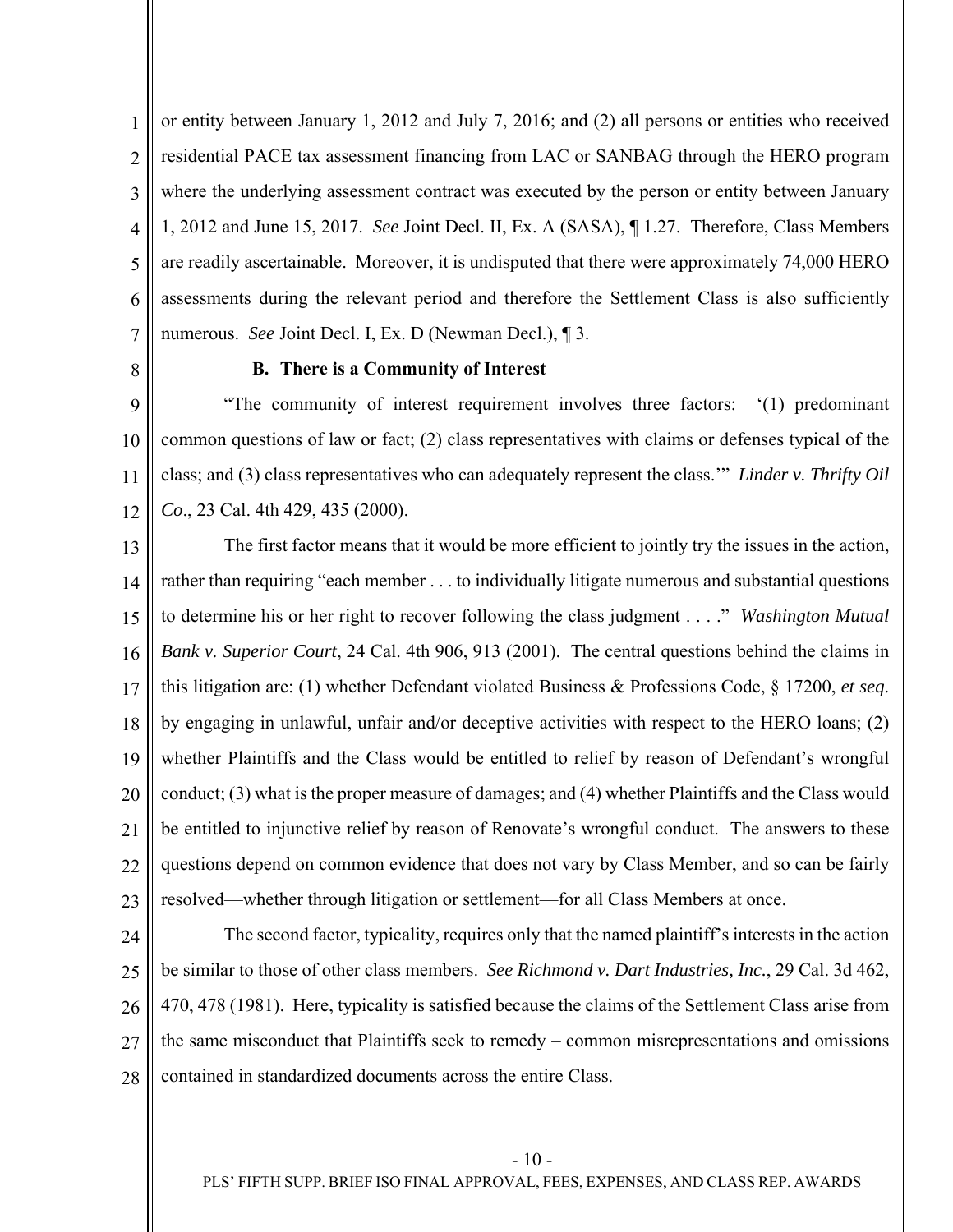1 2 3 4 5 6 7 With respect to the third factor, the representative plaintiff must adequately protect the interests of the class: (1) there must be no disabling conflict of interest between the class representative and the class; and (2) the class representative must be represented by counsel who are competent and experienced in the kind of litigation to be undertaken. *See McGhee v. Bank of*  Am., 60 Cal. App. 3d 442, 450 (1976). Plaintiffs have no conflicts with the Settlement Class, and during the more than five years that this action has been pending, Plaintiffs have participated actively in the case. *See* Plaintiffs' Decls., filed May 26, 2020, ¶¶ 3-10.

8 9 10 11 12 Moreover, Class Counsel have diligently litigated this case and have successfully prosecuted numerous class actions across the country in both state and federal courts in recent years, recovering billions of dollars for injured class members. *See Richmond*, 29 Cal. 3d at 479 (counsel adequate where they had "substantial experience in class action litigation"); Class Counsel Decls., filed May 26, 2020, Ex. B.

13 14

### **VIII. THE ATTORNEYS' FEES, EXPENSES AND REPRESENTATIVE AWARDS ARE FAIR AND REASONABLE AND SHOULD BE APPROVED**

15 16 17 18 19 20 22 23 24 25 26 27 *The Attorneys' Fees*: In their Fee Motion filed in May 2020, Class Counsel sought an award of \$841,500.00 in attorneys' fees. Given the Bankruptcy Action and the consequent reduction in funds available for distribution to the Class, Class Counsel now seek an award of only \$561,000.00, which represents 33% of the \$1.7 million in Escrowed Funds. Should the Court approve the Settlement and fee request, Class Counsel seek permission to distribute any additional monies to the Class obtained through the Bankruptcy Action, less the same percentage of attorneys' fees and any additional expenses Class Counsel incur and will file a motion for distribution regarding same. As noted in their Fee Motion, the common fund doctrine is generally held applicable "where plaintiffs' efforts have effected the creation or preservation of an identifiable fund of money out of which the fees will be paid." *Jordan v. Dep*'*t of Motor Vehicles*, 100 Cal. App. 4th 431, 446-47 (2002) (citing *Serrano v. Priest*, 20 Cal. 3d 25, 37-38 (1997)). Here, the Settlement resulted in creation of an identifiable fund of \$2,550,000, \$1.7 million of which constitutes the Escrowed Funds, from which refunds, notice and administration costs, attorneys' fees and expenses, the Carveout, and any Representative Awards have been or will be paid.

28

21

Courts have noted that fees awarded in class actions average around 33% of the recovery.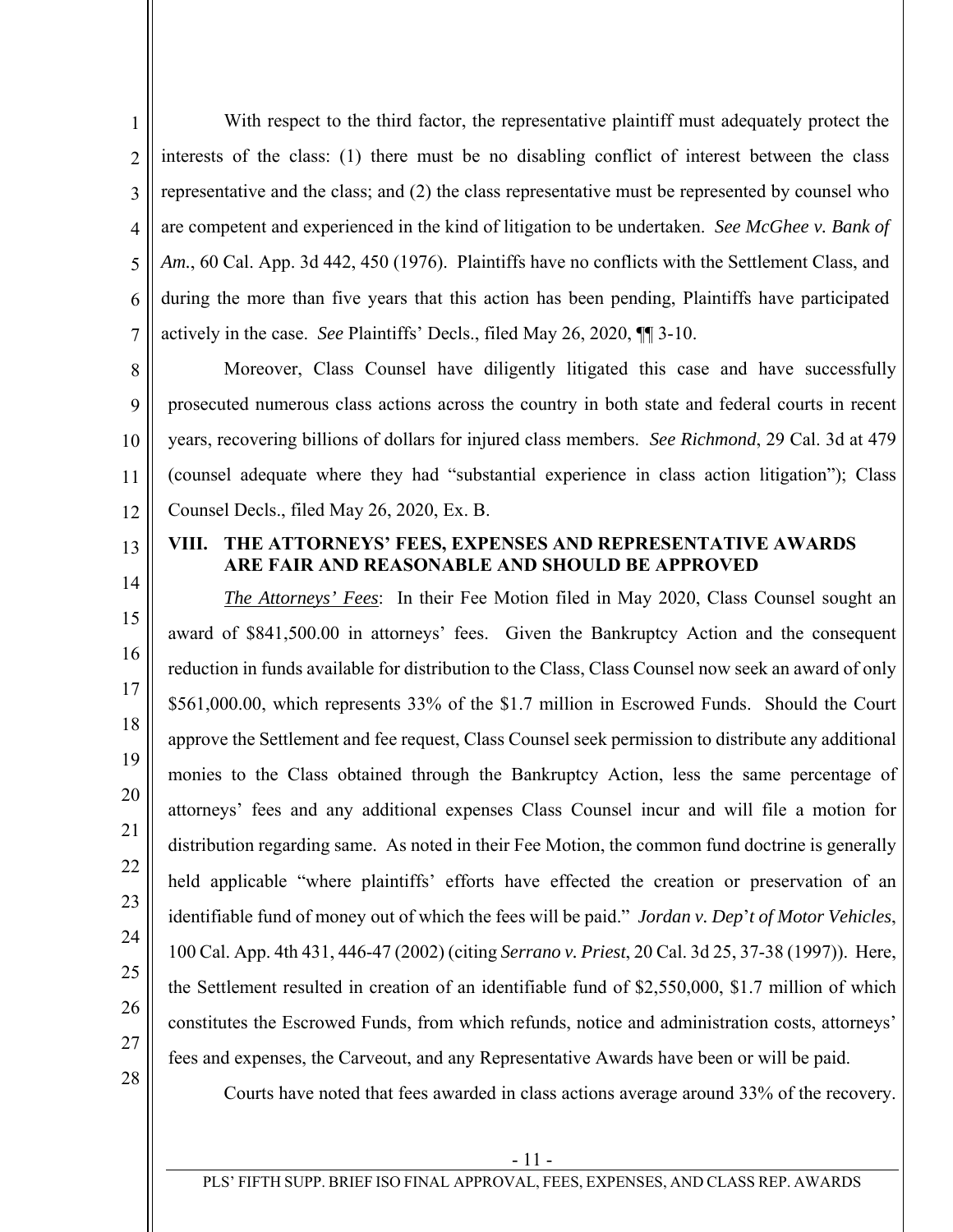1 2 3 4 5 6 7 8 9 10 *See, e.g., Consumer Privacy Cases*, 175 Cal. App. 4th 545, 557, n.13 (2009) ("Empirical studies show that, regardless whether the percentage method or the lodestar method is used, fee awards in class actions average around one-third of the recovery."). In *Laffitte*, for example, the Supreme Court of California affirmed a fee award representing 33.33% of a \$19 million common fund, plus expenses. *Laffitte*, 1 Cal. 5th 480; *Laffitte v. Robert Half Int'l Inc.*, 231 Cal. App. 4th 860, 869-71  $(2014)$ . Courts thus routinely award a one-third fee in contingency cases such as this.<sup>6</sup> As such, here the 33% fee sought falls squarely within the average commonly approved. The requested fees of 33% are based upon the Escrowed Funds unless and until any additional funds are secured from the Bankruptcy Action, at which time the same percentage for fees would be applied. Under prevailing case law, this request is fair and reasonable.

11 12 13 14 15 16 17 18 19 20 21 22 23 24 25 26 The requested fees are also appropriate under the lodestar method. Previously, in their original Fee Motion, Class Counsel reported that they had spent 2,862.40 hours with a collective lodestar of \$1,890,867.75 for work performed over the course of nearly four years, which equated to a "negative multiplier" of 0.45. *See* Joint Decl. I, ¶¶ 35-36. Since that time and through the bankruptcy, Class Counsel have incurred an additional 575.70 hours and lodestar of \$463,510.00 for a total of 3,483.10 hours and lodestar of \$2,354,377.75—*a negative multiplier of 0.24*. *See* Joint Decl. II, ¶ 53. Moreover, the contingency bankruptcy counsel spent 68 hours with a lodestar of \$33,250.00, which will be paid from the attorneys' fees awarded to Class Counsel.7 *Id*. As such, the "negative multiplier" is even more "negative" at this point, almost two years later. Courts routinely hold that a negative multiplier strongly supports the reasonableness of the requested fee. *See, e.g.*, *Oxina v. Lands' End, Inc.*, No. 14cv2577-MMA (NLS), 2016 U.S. Dist. LEXIS 191738, at \*13 (S.D. Cal. Dec. 2, 2016) ("Class Counsel's request for fees is reasonable, given that the requested fees are a negative multiplier of Class Counsel's lodestar to date."); *In re Amgen Sec. Litig.*, No. CV 7-2536 PSG (PLAx), 2016 U.S. Dist. LEXIS 148577, at \*27 (C.D. Cal. Oct. 25, 2016) ("Moreover, courts have recognized that a percentage fee that falls below counsel's lodestar strongly supports the reasonableness of the award") (citation omitted).

27

1

<sup>6</sup> *See* Fee Motion at n.4 and Joint Decl. I, Ex. E for a non-exhaustive list of other cases awarding a percentage of the common fund of one-third or more. 7

Class Counsel negotiated a reduced hourly rate. *See* Joint Decl. II, ¶ 53.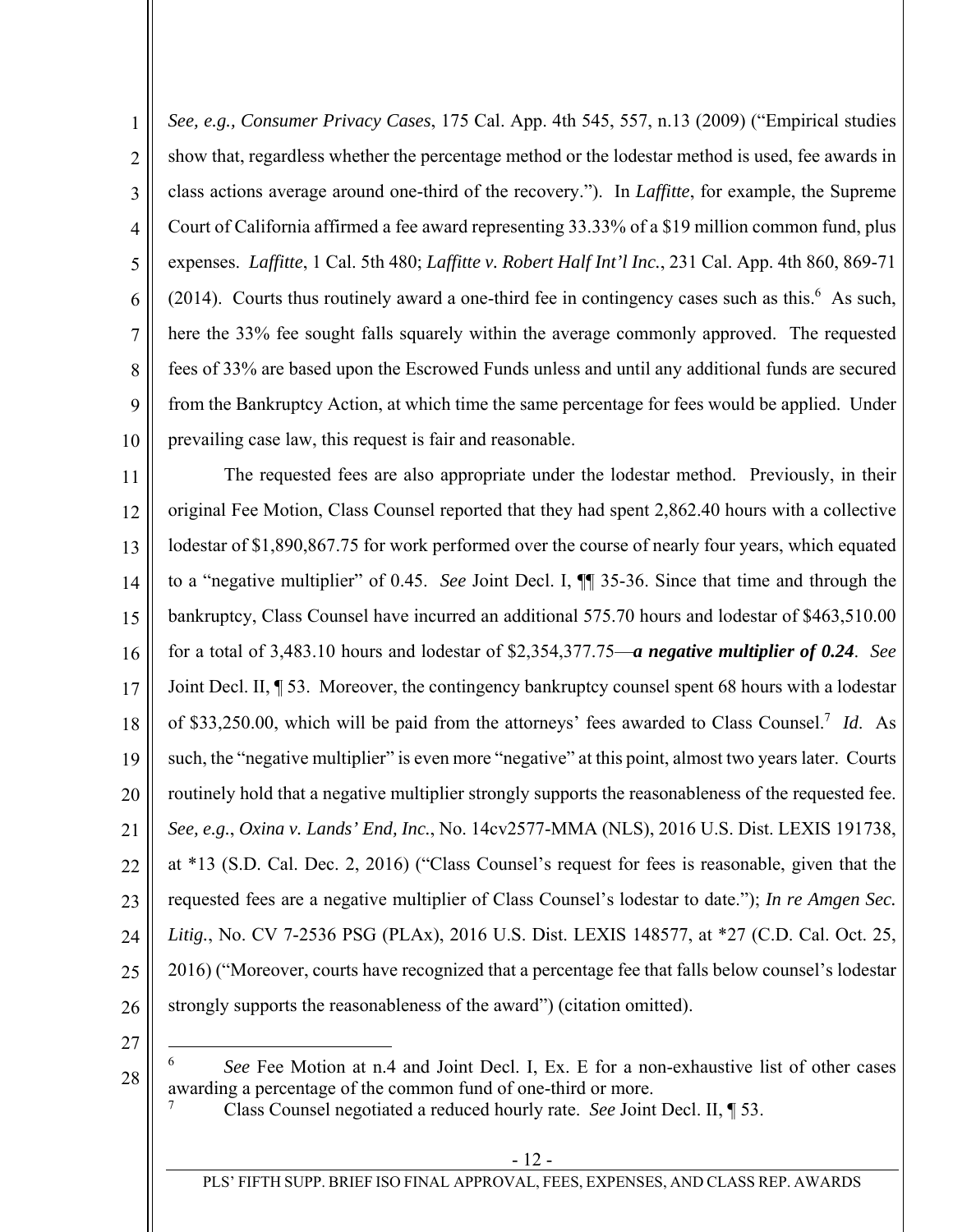1 2 3 4 5 6 7 8 9 10 11 12 13 14 15 16 17 Class Counsel are highly-regarded members of the bar and have extensive experience in class actions and complex litigation. Their rates are squarely in line with prevailing rates in this jurisdiction and Southern California and are paid by hourly paying clients of their firms and/or have been approved by numerous other courts. *See* Class Counsel Decls., filed May 26, 2020. Class Counsel's rates of \$700 to \$1,025 for partners and \$465 to \$595 for associates and Of Counsel are within the prevailing market rates in the Southern California area for attorneys of comparable skill, experience, and reputation.<sup>8</sup> See, e.g., Granados v. County of L.A., No. BC361470, 2018 Cal. Super. LEXIS 7789, at \*81 (Nov. 14, 2018) ("Class Counsel's hourly rates [of \$625 to \$965 for partners and \$445 to \$530 for associates] are reasonable for their skill and the work they performed."); *Bergstein v. Stroock & Stroock & Lavan*, No. BC483164, 2013 Cal. Super. LEXIS 593, at \*12 (L.A. Cnty. Super. Ct. Feb. 14, 2013) (approving rates up to \$920 per hour and noting that "in the Los Angeles legal community, attorney billing rates of \$1000 per hour and above are no longer unheard of"); *Rodriguez v. Cnty. of Los Angeles*, 96 F. Supp. 3d 1012, 1022-23 (C.D. Cal. 2014) (approving attorney rates from \$500 to \$975 in a case against County of Los Angeles). Likewise, Class Counsel's rates for paralegals, which range from \$210 to \$340, are reasonable. *See Perfect 10, Inc. v. Giganews, Inc.*, No. CV 11-07098-AB (SHx), 2015 U.S. Dist. LEXIS 54063, at \*65 (C.D. Cal. Mar. 24, 2015) (approving paralegal rates of \$240 to \$345).

18 19 20 21 Given the time and effort that Class Counsel has expended over the course of more than five years to obtain a Settlement and to protect that Settlement in the Bankruptcy Action, which threatened to destroy it entirely, Class Counsel respectfully submit that the request for attorneys' fees (which equates to a negative multiplier) should be granted.

22

23 24 25 *The Expenses*: Class Counsel also seek a total of \$82,914.59 in unreimbursed expenses, which include, *inter alia*, legal research, necessary travel and other reasonable expenses. Class Counsel previously reported on May 26, 2020 that their total expenses were \$58,423.6. Since that time, Class Counsel and contingency bankruptcy counsel have incurred an additional \$24,490.93

26

 $\overline{a}$ 

<sup>27</sup>  28 8 The use of current rates is proper since such rates compensate for inflation and loss of use of funds. *Mo. v. Jenkins*, 491 U.S. 274, 283-84 (1989)*.* That is particularly apt here, where the case has lasted more than five years. *See also Mackinnon v. Imvu, Inc.*, No. 111-cv-193767, 2016 Cal. Super. LEXIS 175, at \*2-3 & n.1 (Santa Clara Cnty. Super. Ct. Feb. 22, 2016) (citing *LeBlanc-Sternberg v. Fletcher*, 143 F.3d 748, 764 (2d Cir. 1998)).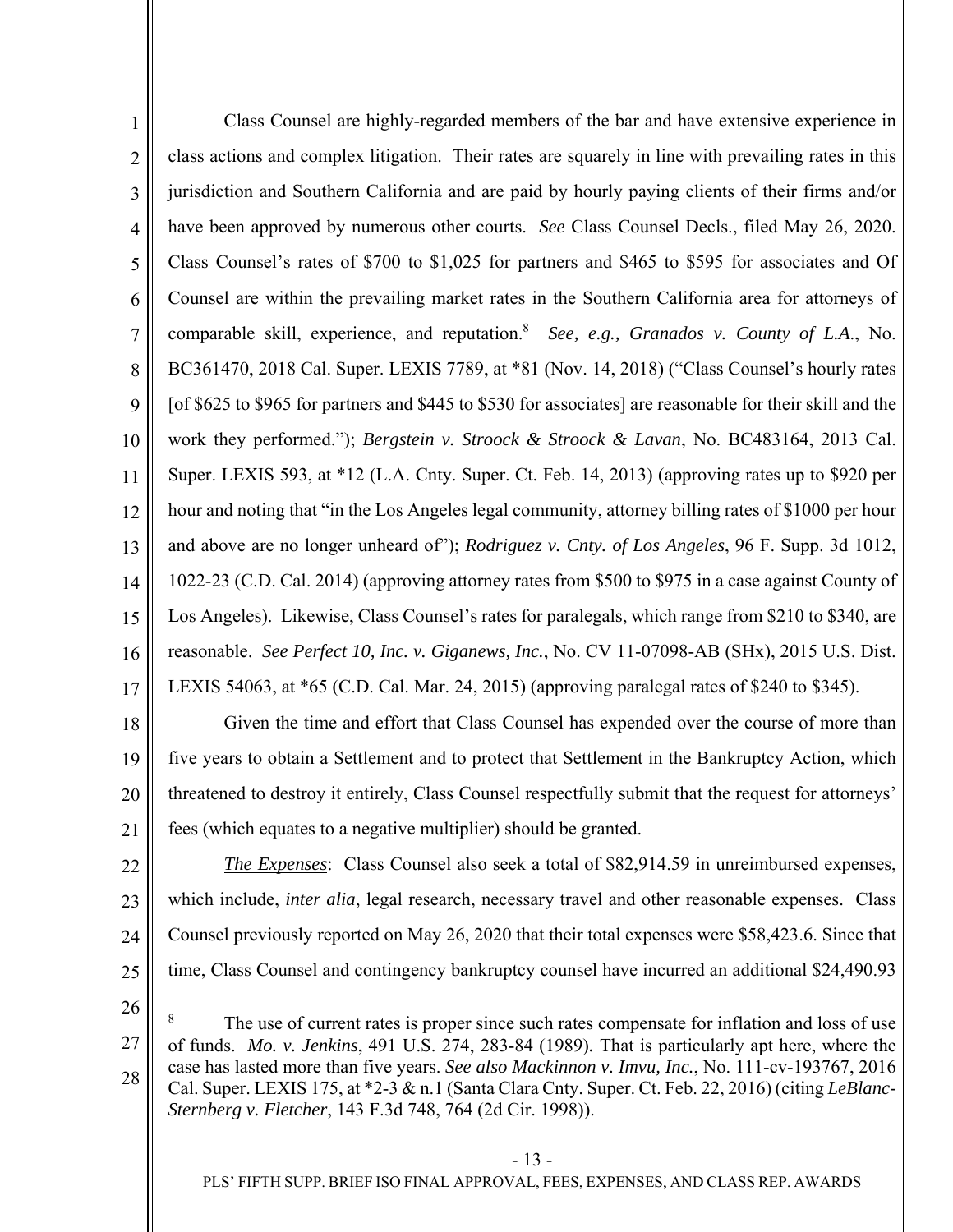1 2 3 4 5 6 7 8 9 10 in expenses, consisting of Delaware bankruptcy counsel's retainer in the amount of \$5,000 along with invoices due and owing of \$15,370.50 (all non-contingent), legal research, attorney services, postage, document reproduction, court fees, telephone and secretarial overtime. As noted *supra*, while the additional expenses bring the total for the case to slightly more than the \$80,000 stated in the Amended Notice, the expenses related to bankruptcy counsel were unexpected at that time. However, these expenses were necessary and reasonable. Class Counsel also anticipate incurring additional expenses through the end of the claims process. There were no objections to the expenses of \$58,423.66 delineated in the initial application and Class Counsel submit that the newly incurred expenses of \$24,490.93 were necessary and reasonable to the prosecution of the case and should be approved, bringing the total to \$82,914.59.

11 12 13 14 15 16 17 18 *The Class Representative Awards*: Class Counsel request a \$5,000 Class Representative Award for each of three Class Representatives (Plaintiffs Richardson, Ramos, and Petetan) and a single \$5,000 award for the Loyas, an amount which is less than the amounts often awarded. *See, e.g., Cellphone Termination Fee Cases*, 186 Cal. App. 4th 1380, 1393-95 (2010) (affirming \$10,000 awards); *Blacksher*, 2008 Cal. Super. LEXIS 1464, at \*10-11 (\$10,000 award).The efforts of the Class Representatives in assisting Class Counsel to achieve this excellent Settlement are described in the declarations submitted by each Class Representative. *See* Plaintiff Decls., filed May 26, 2020.

19

#### **IX. THE OBJECTIONS SHOULD BE OVERRULED**

20 21 22 23 24 25 26 27 By Order dated September 29, 2020, as a result of the analysis the Court performed when previously evaluating the Settlement, the Court held that "[a]ll objections other than those expressly adopted by the Court related to the Supplemental Notice Program, the Amended Notice or the release are hereby OVERRULED." *See* Order Approving Supplemental Notice Plan, Continuing Final Approval Hearing, dated October 1, 2020.<sup>9</sup> The objections overruled by the Court fell into the following categories: complaints about the HERO program in general or about specific aspects of the program; complaints about the potential amount of payments due Settlement Class Members or the amount of attorneys' fees sought; and objections that were procedurally

28  $\overline{a}$ 9 To the extent there were objections to the notice or release, those were addressed. *See supra*.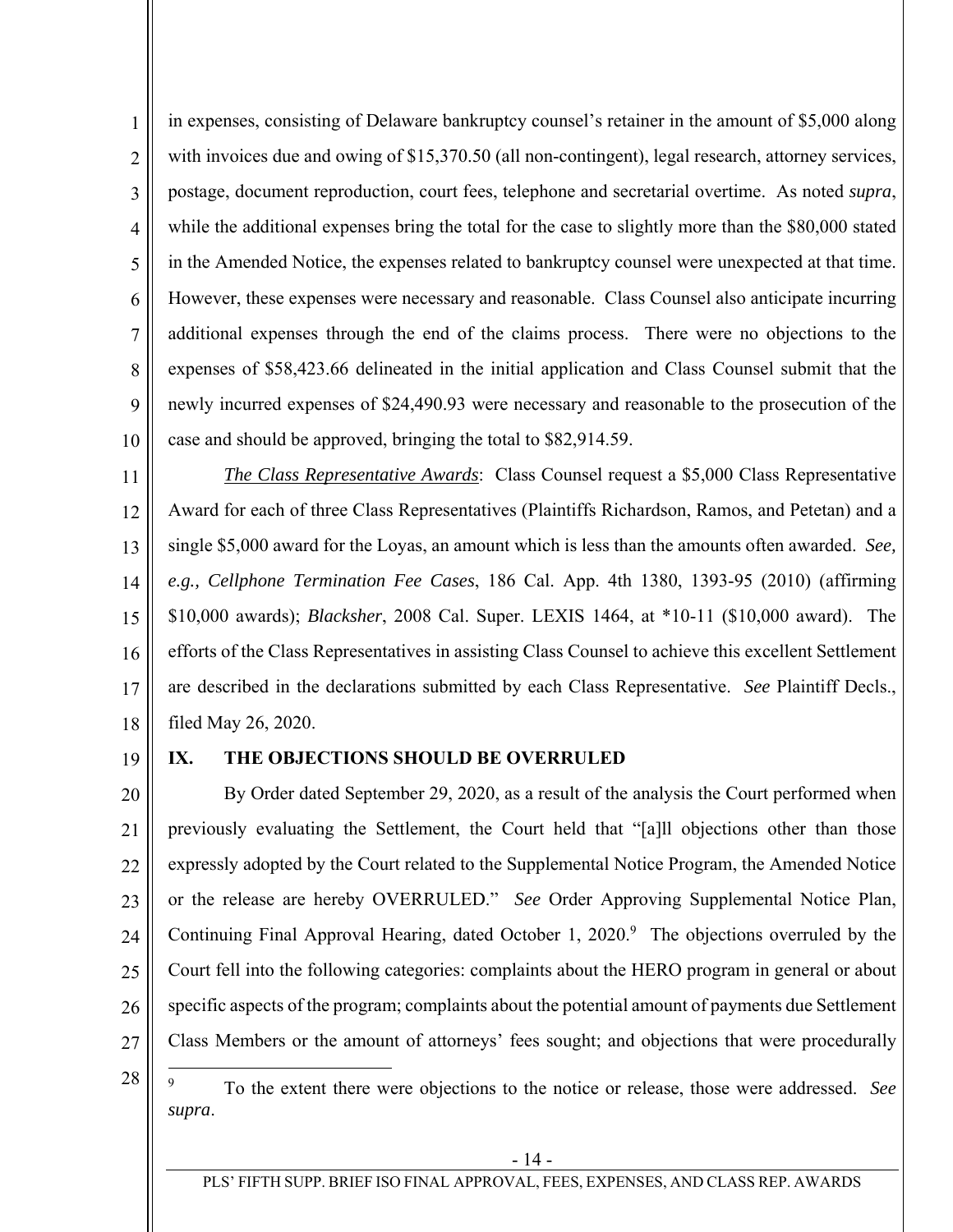1 2 3 4 5 6 improper, or did not appear to be objections at all (the "Overruled Objections"). With one exception relating to the Representative Awards, the objections received after implementation of the Supplemental Notice Program all fall into those same categories and, as such, should similarly be overruled as they do not provide a basis to deny Plaintiffs' Final Approval Motion or Fee Motion. The current objections received from the Supplemental Notice Program should thus similarly be overruled.

7 8 9 10 11 12 13 14 15 16 17 18 Specifically, there were 95 objections received after the initiation of the Supplemental Notice Program. Some objections contained more than one assertion and thus fall into more than one category. There were 48 complaints about the HERO program in general, or about specific aspects of the program; 28 complaints about the potential amount of payments due Settlement Class Members; nine complaints about the amount of attorneys' fees sought; and 20 that were procedurally improper (*e.g.*, blank) or did not appear to be objections at all (this category technically reduces the total number of objections down to 75). As noted above, these categories of objections were all rejected by the Court in the Overruled Objections and should be rejected again. As to the objection regarding the Representative Awards, as discussed above, such awards are well within the range of such awards typically granted in cases such as this, and the awards are warranted for the efforts of the Class Representatives in assisting Class Counsel to achieve this Settlement. As such this objection should be overruled.

19 20 21 22 23 In total, there were 107 objections through both notices, which amounted to a minuscule percentage (0.14%) of the Class. None presents a valid reason for denying final approval of the Settlement. *See Dandan Pan v. Qualcomm Inc.*, No. 16-cv-01885-JLS-DHB, 2017 U.S. Dist. LEXIS 120150, at \*30 (S.D. Cal. July 31, 2017) (small number of objections to a proposed class action settlement "raises a strong presumption [of fairness].") (internal quotations omitted).

24 **X. CONCLUSION** 

25 26 27 Class Counsel respectfully submit that the Court should approve the Settlement and the award of \$561,000.00 in attorneys' fees, reimbursement of \$82,914.59 in expenses, and Class Representative Awards of \$20,000, to be paid from the Settlement Fund.

28 DATED: January 20, 2022 By:

RACHELE R. BYRD

PLS' FIFTH SUPP. BRIEF ISO FINAL APPROVAL, FEES, EXPENSES, AND CLASS REP. AWARDS